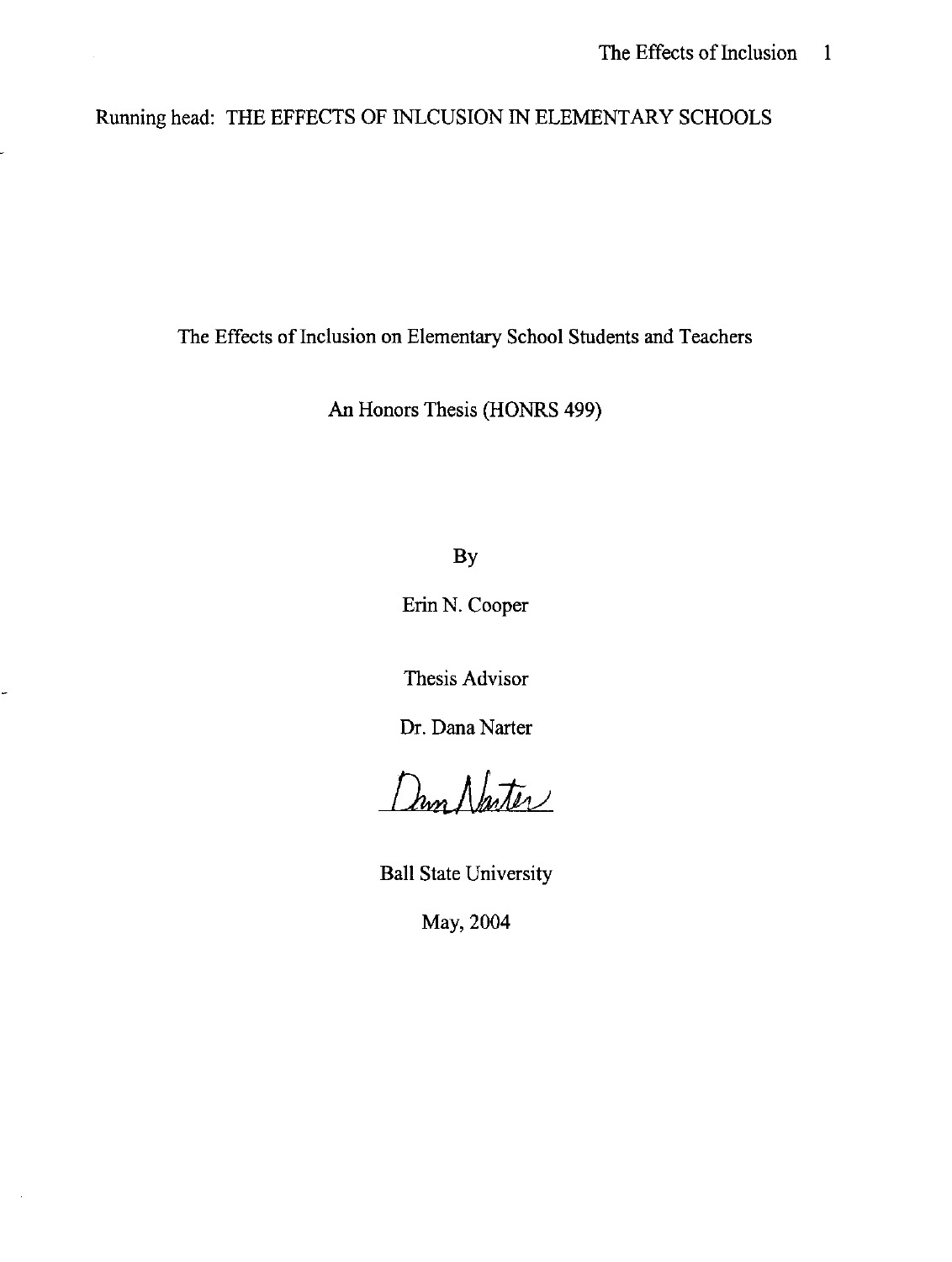## Abstract

 $SpCo$   $)$  $heE$ ;  $\Rightarrow$ 

 $\frac{1}{2}P_{B9}$ 

c-i-() ~:) : / *,eGG*  Getting an education can prove to be difficult for all students, but for those children who possess a learning disability, it can be an even greater challenge. The passage of The Education for All Handicapped Children Act in 1975 led directly to the development of inclusion, a process implemented to close the gap between LD students and their peers. Today, the benefits and necessity of inclusion is a topic of great controversy. To answer this question, it is essential to look at the effects of inclusion on those, LD students, non-LD students, and teachers, who are directly involved in the process. In addition, there are a number of key areas where improvements can be made.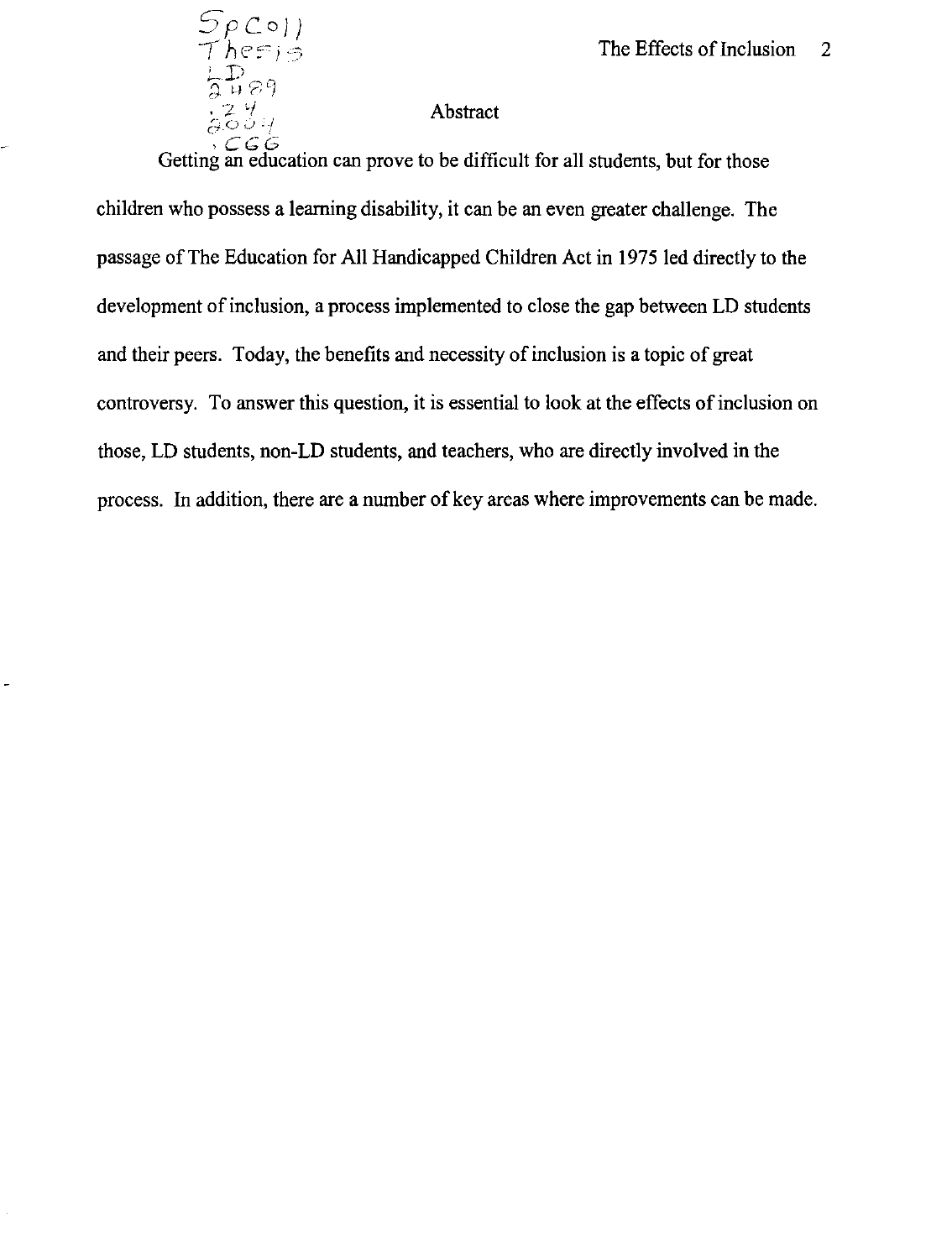## Acknowledgements

I would like to thank Dr. Dana Narter for all of her time and answered questions which she so graciously provided throughout the entire process. I would also like to give a special thanks to my parents for their love and support. Also, a great deal of thanks should go to all of my friends for helping me through the long nights and putting up with me while I wrote this paper. This project would have never been completed without the help and support of all of you.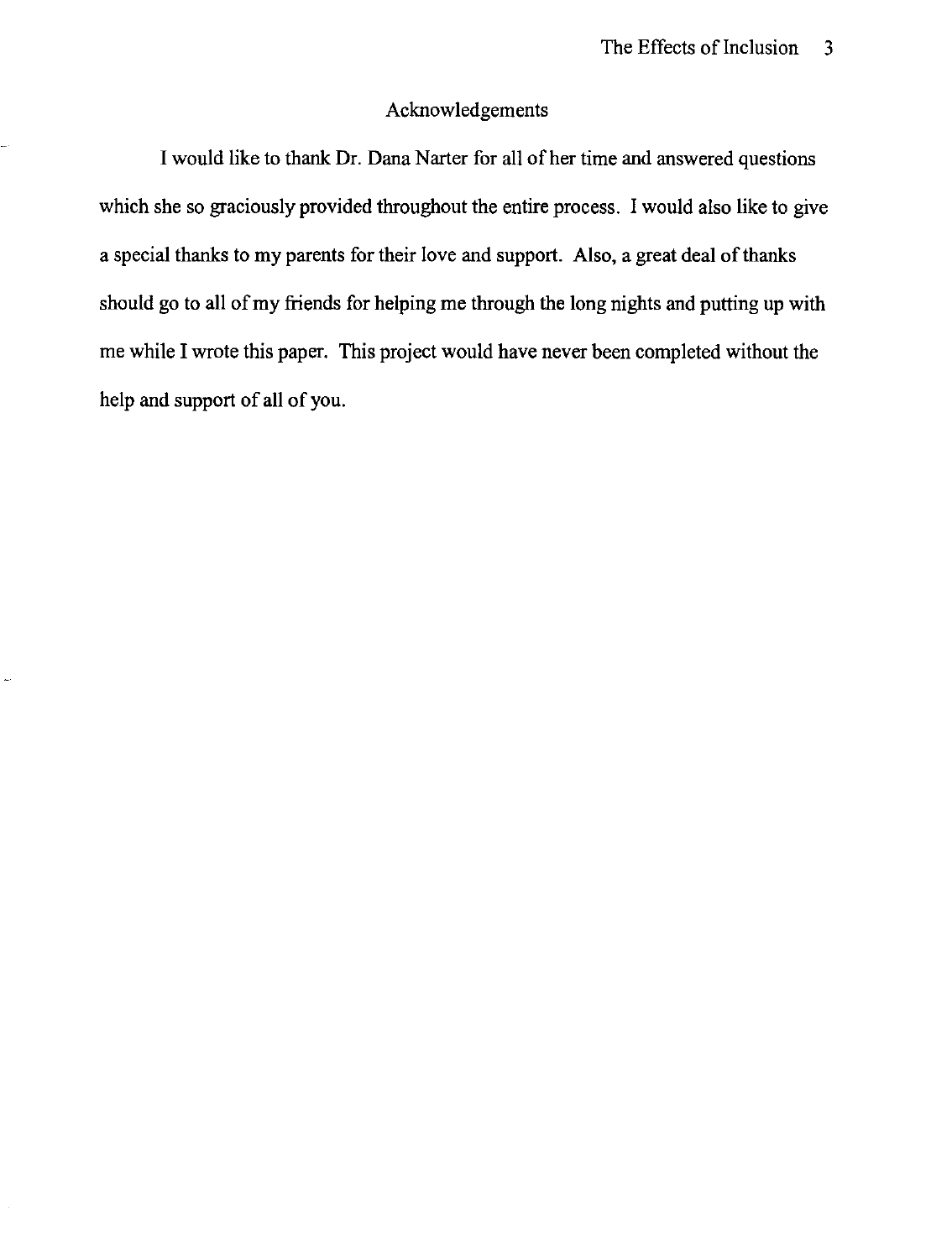## Introduction

A student sits at her desk ready to start the day. She wants to learn but sometimes it is difficult. The world around her does not always make sense. She finds it difficult to sit still, and this often leads to punishment from her teacher. The other students know that there is something different about her, and some even treat her as such. Sometimes she has to leave the classroom so she can get help. Certain days are better than others, but every day provides a wide array of challenges, many of which she is simply not prepared for.

Another student sits at his desk eager to learn. Learning comes easily to him. In most subjects he is much more advanced than his peers. He also exhibits exceptional behavior both inside and outside of the classroom. By listening attentively, following the rules, and treating others with respect, he provides a model for the other students in the classroom and they are all fond of him. He is truly a teacher's dream.

A teacher stands at the front of the classroom. As she looks at her students, she sees many faces, colors, shapes, and sizes. But that is not all that differentiates this group of students. They are diverse academically and behaviorally as well. Some soak up knowledge, while others seem to repel it. Some take easily to the rules of the classroom, while others find it difficult to do something as simple as sitting still. It is difficult but she tries to provide each student with a quality education. Every child presents a unique challenge, some of which are easily handled and others that require resources she simply does not possess. She cares deeply for her students but is often at a loss about how to fulfill all of their needs effectively.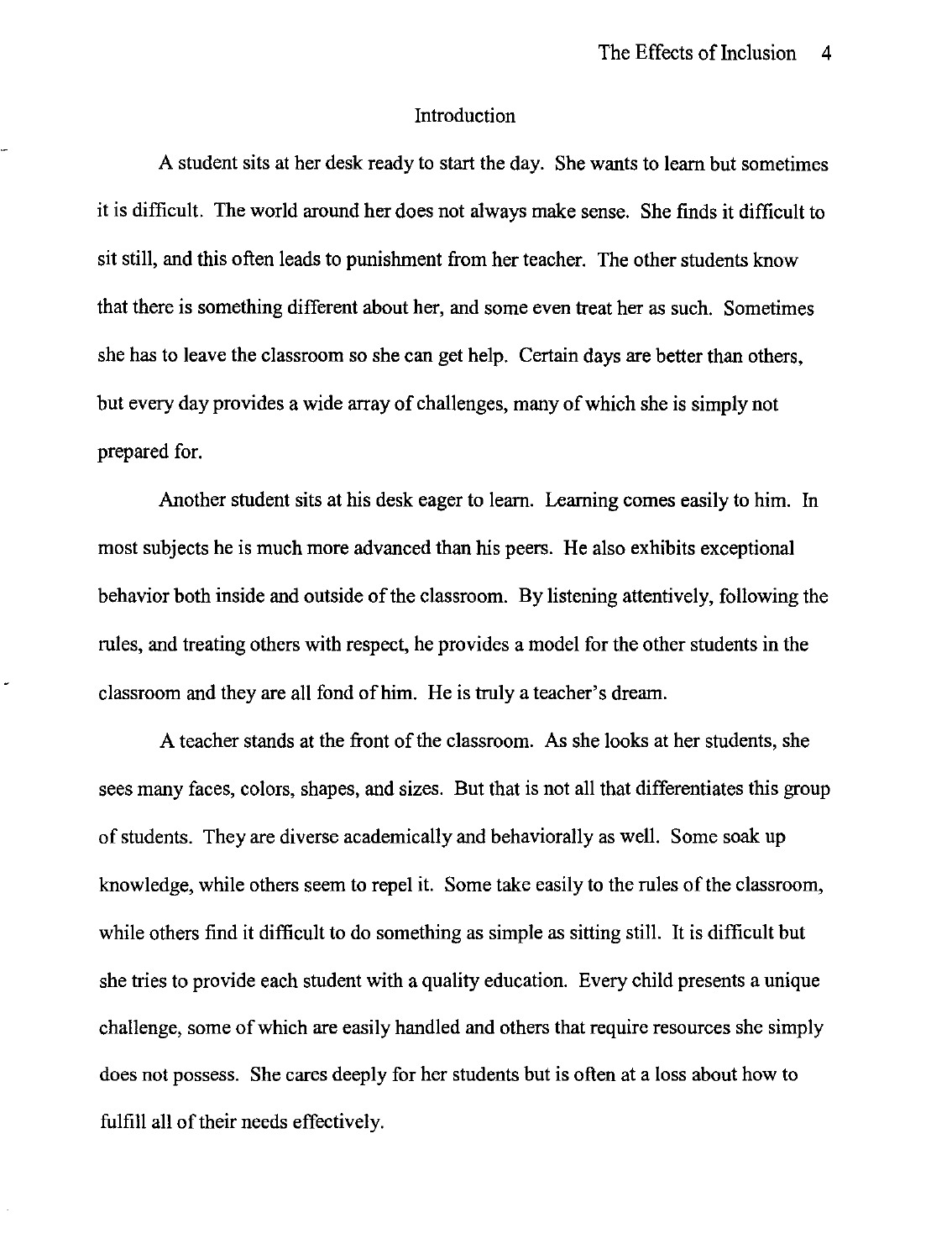So what do these three individuals have in common? They all exist within the walls of an inclusive classroom. In 1975, Congress passed The Education for All Handicapped Children Act which set the stage for the development of inclusion (Goldstein & Kuveke, 1996). Inclusion is a system where all students participate in a general or regular classroom setting regardless of the severity of the disability possessed or the amount of needs (Indiana Department of Education [IDOE], 1997). Generally speaking, it involves "educating students with mild to severe disabilities in the general education classroom." (Pfeiffer & Reddy, 1999, p.5) The placement of students into this situation is done on an individual basis and involves the consideration of a number of different factors. However, the regular classroom is always the first and most desirable choice.

In recent years, this topic has become very prominent in the educational realm. Between 1986 and 1996, the number of students identified as having learning disabilities and receiving an education within the confines of a regular classroom increased by nearly 20 percent and the numbers are continuing to increase (Holloway, 2001). During the 2001-2002 school year, disabled students made up 13.5% of all public school enrollment in the United States many of which spent their days in an inclusive setting (National Center for Educational Statistics, 2002). Inclusion has been around for many years, but with the numbers growing every year, it has become essential to look critically at the inclusion process.

The purpose of this paper is to look at the effect that inclusion has on certain groups of people as well as its overall effectiveness. We will first look at the origins and history of inclusion. The next section will provide some of the general arguments for and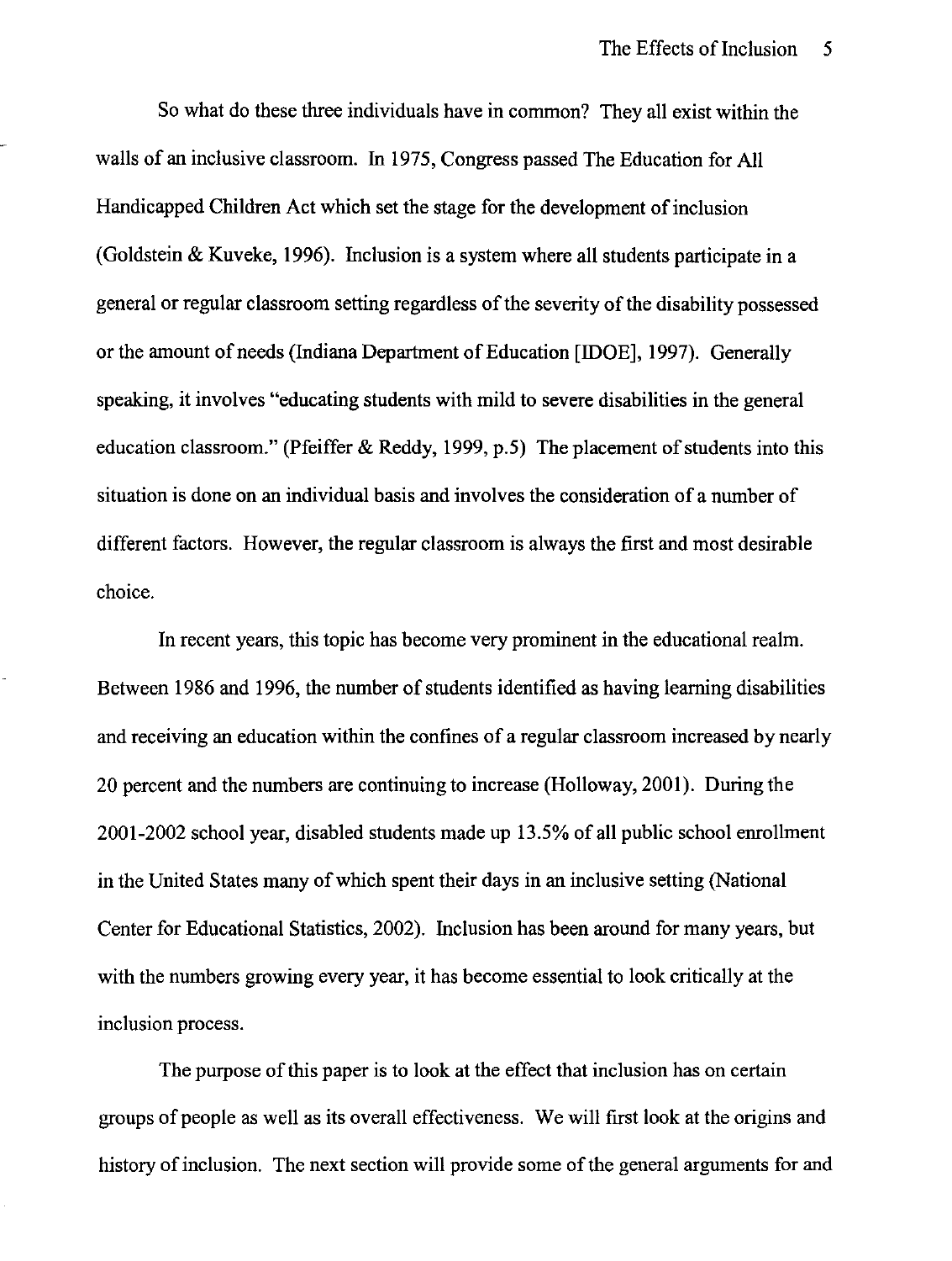against inclusion that exist today. The main portion of this paper will look specifically at three different groups, students with learning disabilities, students without learning disabilities, and teachers, and how inclusion affects them. In regard to teachers, we will discuss how inclusion changes the roles and responsibilities of those who are in charge of the classrooms. For both groups of students, the academic, social, and emotional consequences will all be addressed as well as the overall effectiveness of the inclusion process. The paper will then conclude with a number of suggestions as to how inclusion can be improved. All of these elements together will help to provide a general understanding of inclusion and those who are directly affected by the process.

#### **History**

In order to fully understand how this new law changed the face of education, it is important to look at what was occurring up until the law was implemented in 1975. Before the enactment of this law, children who had learning disabilities were often treated as incapable individuals who did not require or even deserve an education of equal quality to their non-disabled peers. Benjamin Rush, a physician in the late 1700s, was one of the first people to consider the possibility of educating individuals with learning disabilities (Kargiannis, Stainback, & Stainback, 1996). Rush, considered by most to be the father of American psychiatry, played a major role in developing the humane treatment of members of the disabled community. Thomas Gallaudet established the first special education program in 1817 (Kargiannis et aI., 1996). In colonial America, most students were being taught within the home (Pfeiffer& Reddy, 1999). A compulsory educational system, or 'common schools,' had not yet been implemented in the governmental framework (Kargiannis et aI., 1996). At that time, education was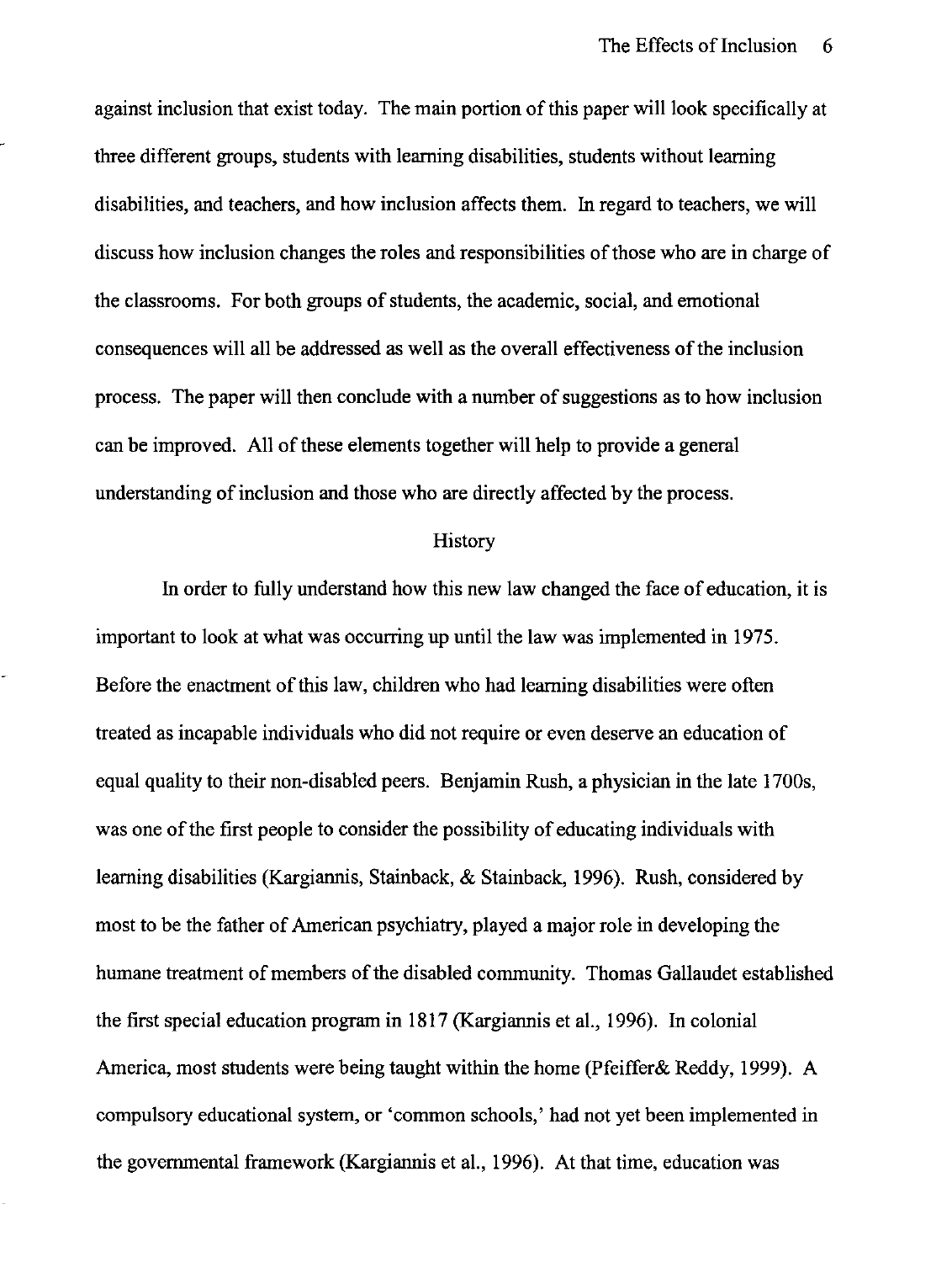primarily reserved for those who could afford it. In the year 1852, compulsory education was developed which required that public education be provided to all children. For the first time people were faced with the challenge of educating a diverse population of students (Pfeiffer & Reddy, 1999). According to Pfeiffer and Reddy (1999), during the 1920s, special separate schools were created to educate those children who were blind, deaf, or had severe mental retardation. Some children with milder disabilities were educated in the same mainstream schools as their same-aged counterparts, yet were confined to separate rooms as the number of these students increased (Pfeiffer & Reddy, 1999). At this time, similar to today, many felt that these students would better benefit from individual attention provided by specially trained instructors. It was also widely accepted that children with disabilities would have a negative effect on the learning process of their non-disabled peers (Pfeiffer & Reddy, 1999). Another commonly held belief was that people with disabilities had "criminal tendencies" and were a menace to society, further continuing the idea that these individuals were not worthy of the same education as those without learning disabilities (Kargiannis et aI., 1996). As time went on, the attitudes held by many individuals about these children began to change, and tolerance for them began to grow (Pfeiffer & Reddy, 1999). Over the next twenty years, the desire and concern regarding identifying these children and getting them the proper supports began to be pushed aside. This breakdown was also becoming visible in the classrooms. The conditions of these rooms were deplorable, and the resources available were inadequate at best (Pfeiffer & Reddy, 1999). As the 1950s came into view, parents became more aware of and concerned with these conditions and began to voice their disgust. In 1952, the court ruled on the case of Brown vs. The Board of Education which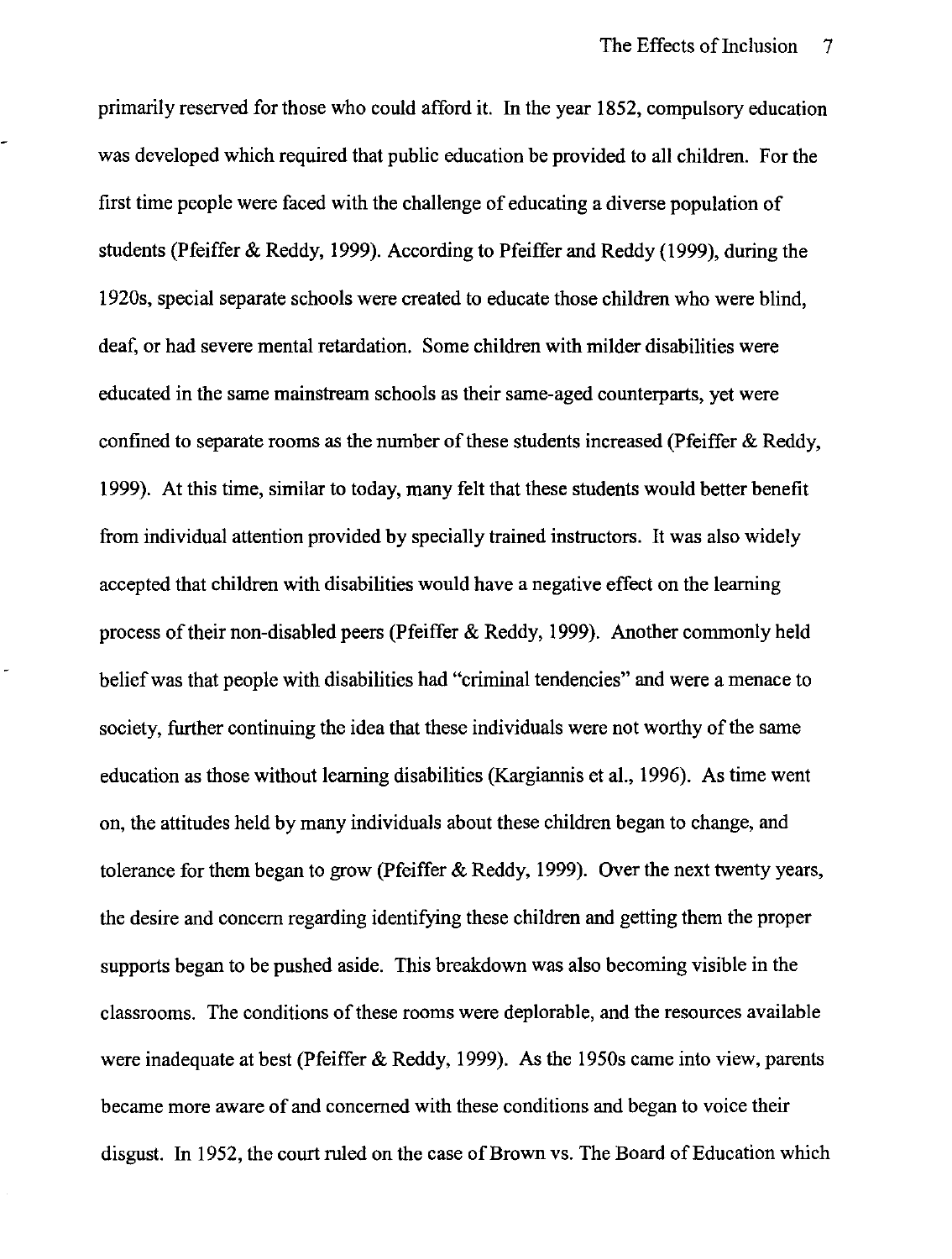clarified what schools were responsible for in regards to children who were either disabled or belonged to a minority group (Gartner & Lipinsky, 1997). This ruling paved the way for more legislation concerning the rights of children with disabilities (Pfeiffer  $\&$ Reddy, 1999). Not long after that court ruling, the Civil Rights movement began which in turn saw the emergence of what is now known as mainstreaming. In general, this refers to allowing children with disabilities to be educated in the same classroom as their non-disabled peers (pfeiffer & Reddy, 1999). Then in 1975, Congress passed a law that would change the face of education forever. This law, as stated previously, was known as The Education for All Handicapped Children Act of 1975 and set a new standard for the education of children with disabilities (Goldstein & Kuveke, 1996). This act, also known as P.L. 94-142, specifically "guaranteed all students with disabilities the right to a free and appropriate education in the LRE" or least restrictive environment (Pfeiffer & Reddy, 1999, p. 4). Education in the United States has not been the same since. In 1997, this law was reauthorized as the Individuals with Disabilities Education Act or IDEA (Gartner & Lipsky, 1997). The end result is what we now know today as inclusion.

Today, approximately 5 % of all children in public schools are affected by some form of learning disability (National Center for Learning Disabilities [NCLD], 2004). The legal preference is to educate students with disabilities in a desegregated, regular classroom setting (Pfeiffer & Reddy, 1999). By law, schools are required to offer and provide a continuum of placement options and services, but to this point, the courts have refused to make full inclusion mandatory in all cases. At this time the courts prefer to review each case individually and base placement on the needs of the individual student.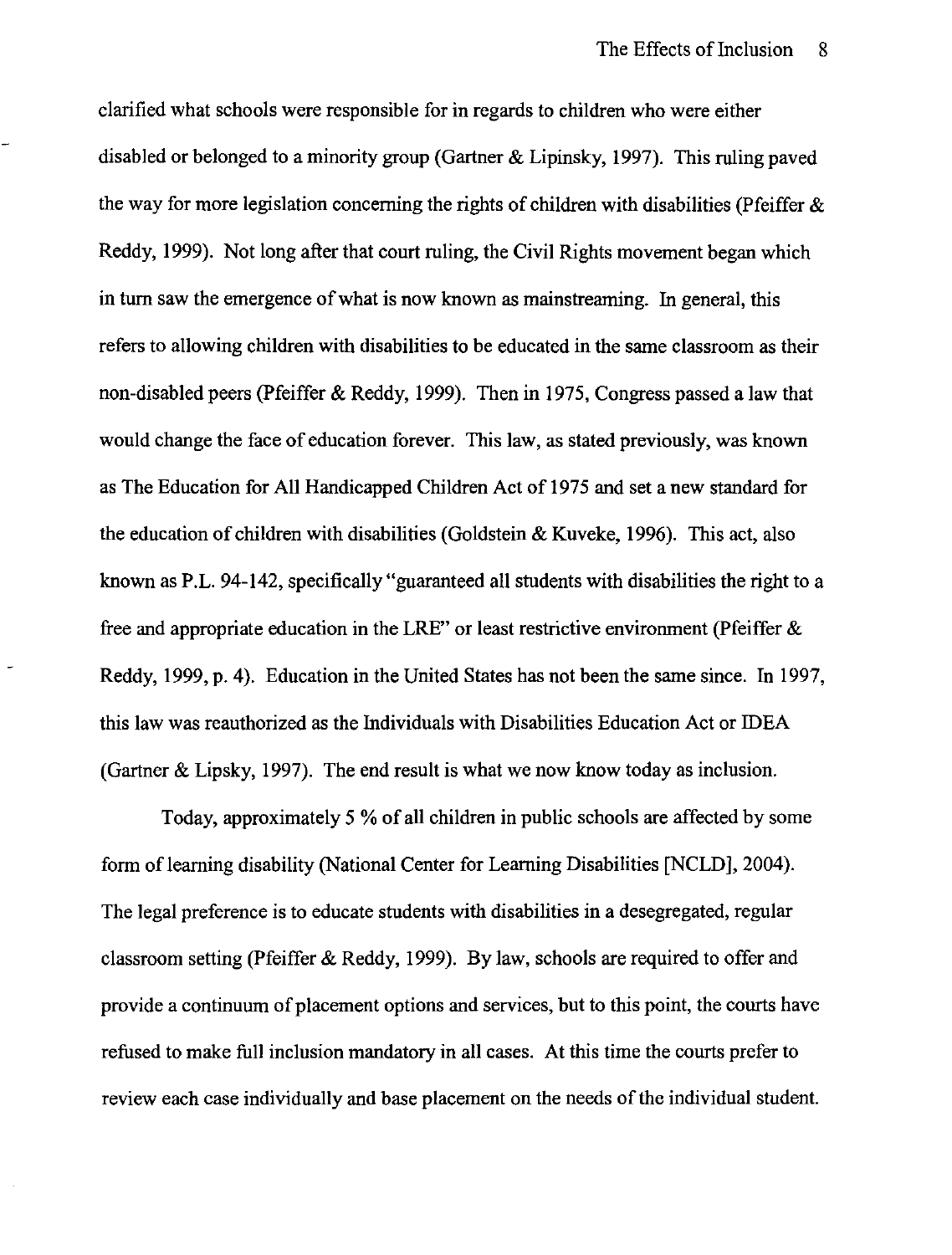The progress that has been made in the area of disability education services over the past quarter of a century has been astonishing. In the last 30 years, we have seen children who were once isolated and treated as incapable become fully immersed in mainstream interaction and education. The issue at hand today is not whether or not to implement such a policy, but simply if a policy of this nature is truly beneficial. This controversy has moved to the forefront of the educational arena.

## Definitions

Inclusion involves a number of different components that are essential to the process as well as understanding. To aid in the understanding of this concept and its resulting effects, the definitions of these factors must be considered. Knowing and comprehending such terms as learning disability, mainstreaming, and least restrictive environment will help to develop a well-rounded and complete picture of inclusion.

According to the U.S. Department of Health and Human Services, a *learning disability* is:

A disorder in basic psychological processes involved in understanding or using language, spoken or written, that may manifest itself in an imperfect ability to listen, think, speak, read, write, spell or use mathematical calculations. The term includes conditions such as perceptual disability, brain injury, minimal brain dysfunction, dyslexia, and developmental aphasia (National Institute of Health [NIH], 2003).

Learning disabilities are often considered to be 'hidden handicaps' because one cannot tell by simply looking at a person whether they possess one (National Institute of Mental Health (NIMH], 2003). These disabilities range from difficulties with spoken and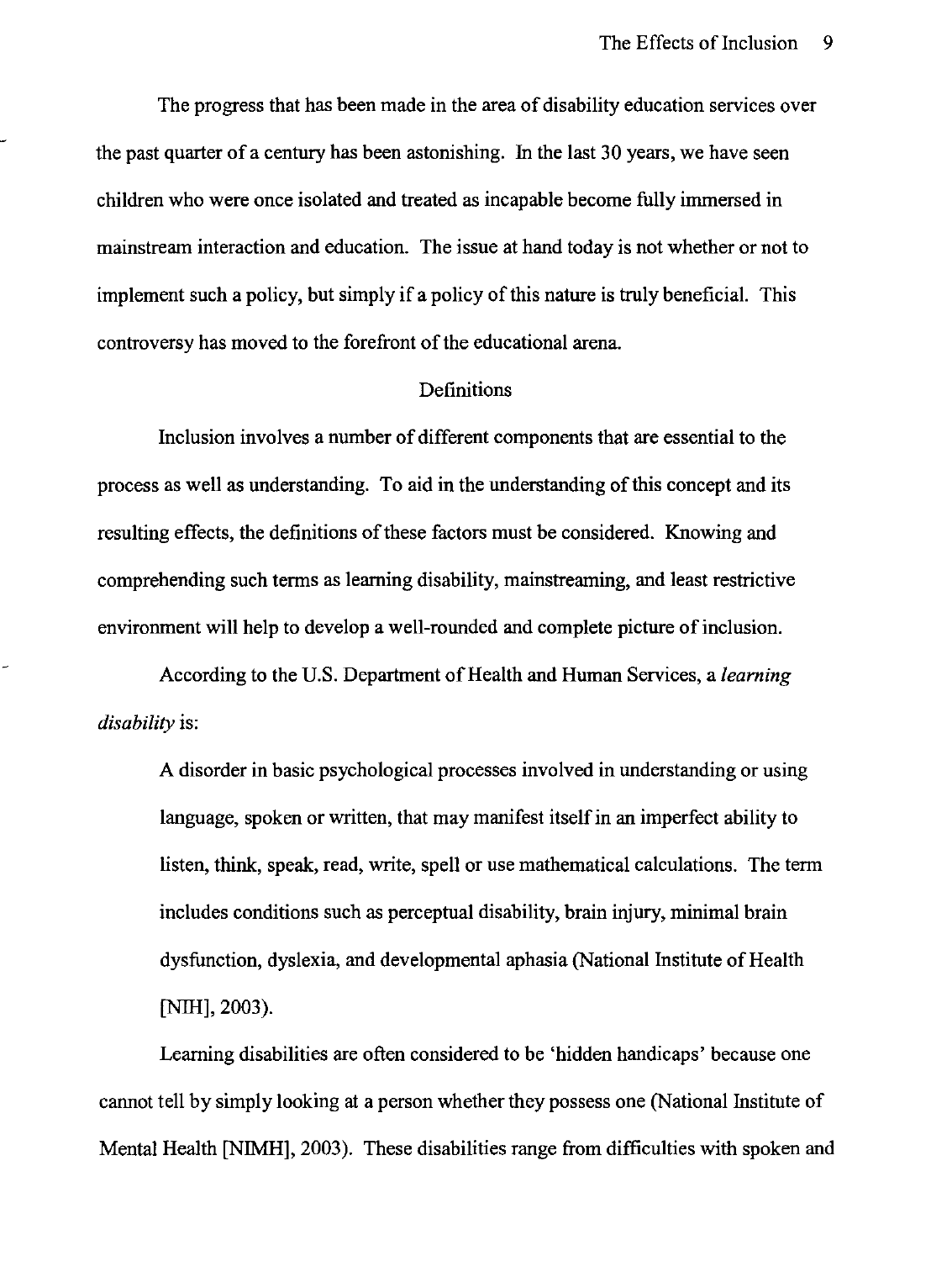written word and coordination to problems with self-control and attention. Regardless of the particular issues, all impede the learning process of the individual student. The DSM-IV (1994) fourth edition has identified three broad categories of learning disabilities. The categories include developmental speech and language disorders, academic skills disorders, and the final group other, which includes all other learning disorders that do not fit into the other two categories.

Referred to by law as a 'specific learning disability' or SLD, at this time there is no identifiable cause of learning disabilities (NCLD, 2004). They are likely a result of a disturbance in brain structure and functioning some of which may develop even before birth (NIMH, 2004). Some learning disabilities are identified early in development. Parents and perhaps pediatricians may notice developmental delays. When and how the disability is discovered is often dependent on the type. A formal diagnosis is usually obtained through standardized testing (NIMH, 2004). This process allows a trained professional to compare the child's current ability level to what is considered normal or average for an individual at that age. The results are then used when determining the appropriate placement of children in the educational system. Once identified and diagnosed, these children can then become eligible for the help and services they need.

The educational system is constantly changing in order to meet the needs of its students. One transformation in particular played a vital role in the development of what we know of today as inclusion. Identifying and discussing this movement, also known as *mainstreaming,* is particularly important because this term is often incorrectly confused with that of inclusion. While on the surface they appear to be one in the same, they are two separate issues.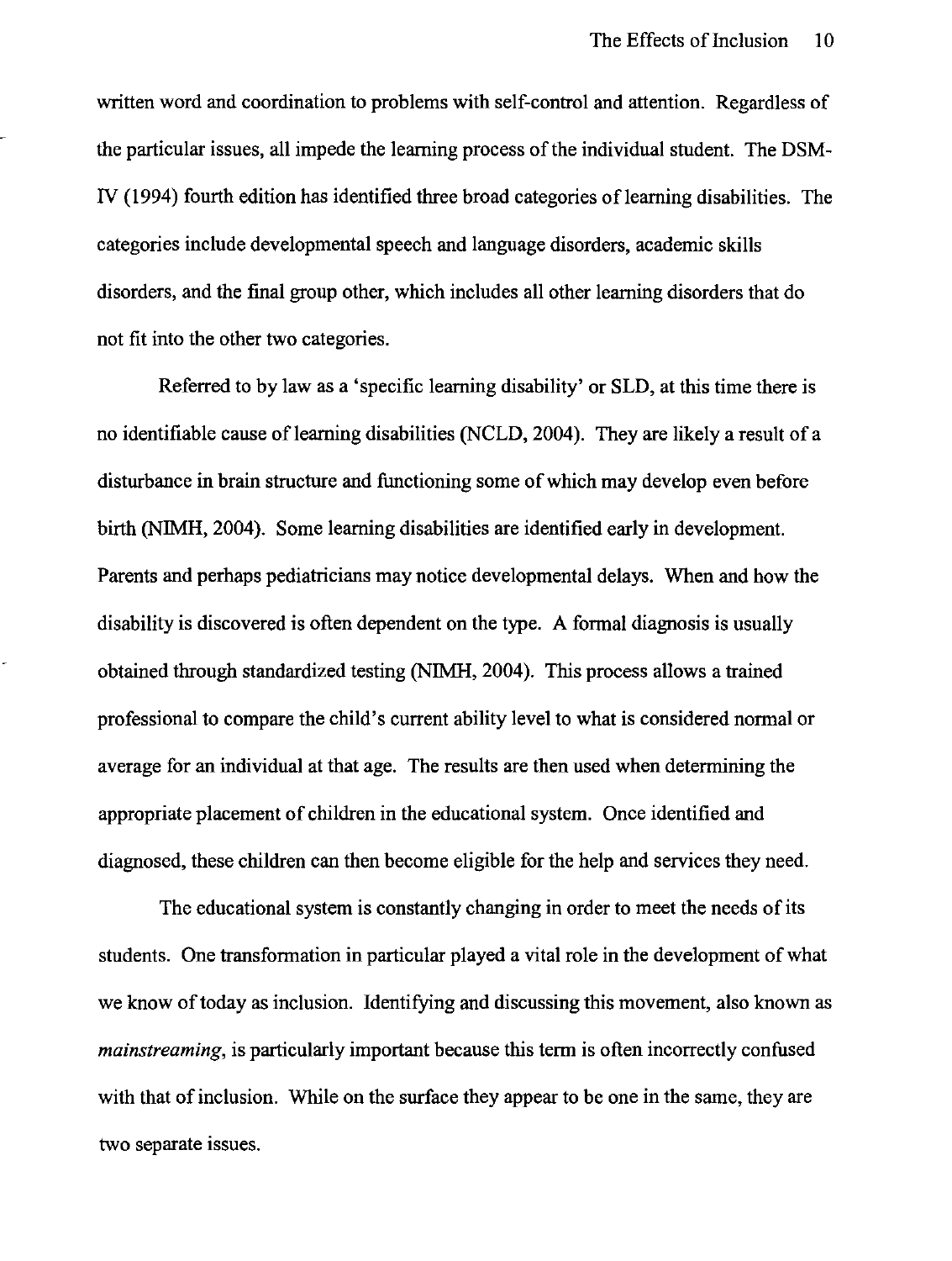Mainstreaming was a direct result of The Education for All Handicapped Children Act of 1975 (Pfeiffer & Reddy, 1999). After this mandate was passed, the placement of learning disabled students within the schools became the topic of much debate. Different ideas began to develop on how this placement process should be properly implemented. Mainstreaming was one of the three major approaches that came as a result of this debate. By definition, mainstreaming is a term used to describe the process of placing some students with disabilities into the regular class setting while keeping others in a "separate system of classes, services, and programs." (IDOE, 1997, p. 4) Students who benefit from this service are often the children who spend the majority of their time in selfcontained classrooms outside of the regular classroom (Goldstein & Kuveke, 1996). In theory, mainstreaming gives them an opportunity to interact with their regular education peers. This process is often seen as being more concerned with the physical presence of the student in the classroom while having little regard for the instructional and educational needs of the individual students which is not the case with inclusion. While this mayor may not be true, mainstreaming is ultimately based on the idea that every student is different; therefore, each individual student requires a different and appropriate setting in which to receive an education (Goldstein & Kuveke, 1996). This is one area where and inclusion and mainstreaming are similar.

One of the key terms present in both mainstreaming and inclusion is *least restrictive environment* or LRE. There is much controversy surrounding the many interpretations of what the least restrictive environment is, making it difficult to define. While the tenns mainstreaming and inclusion are not found in any state or federal documentation, LRE is directly addressed. The definition of LRE that will be utilized in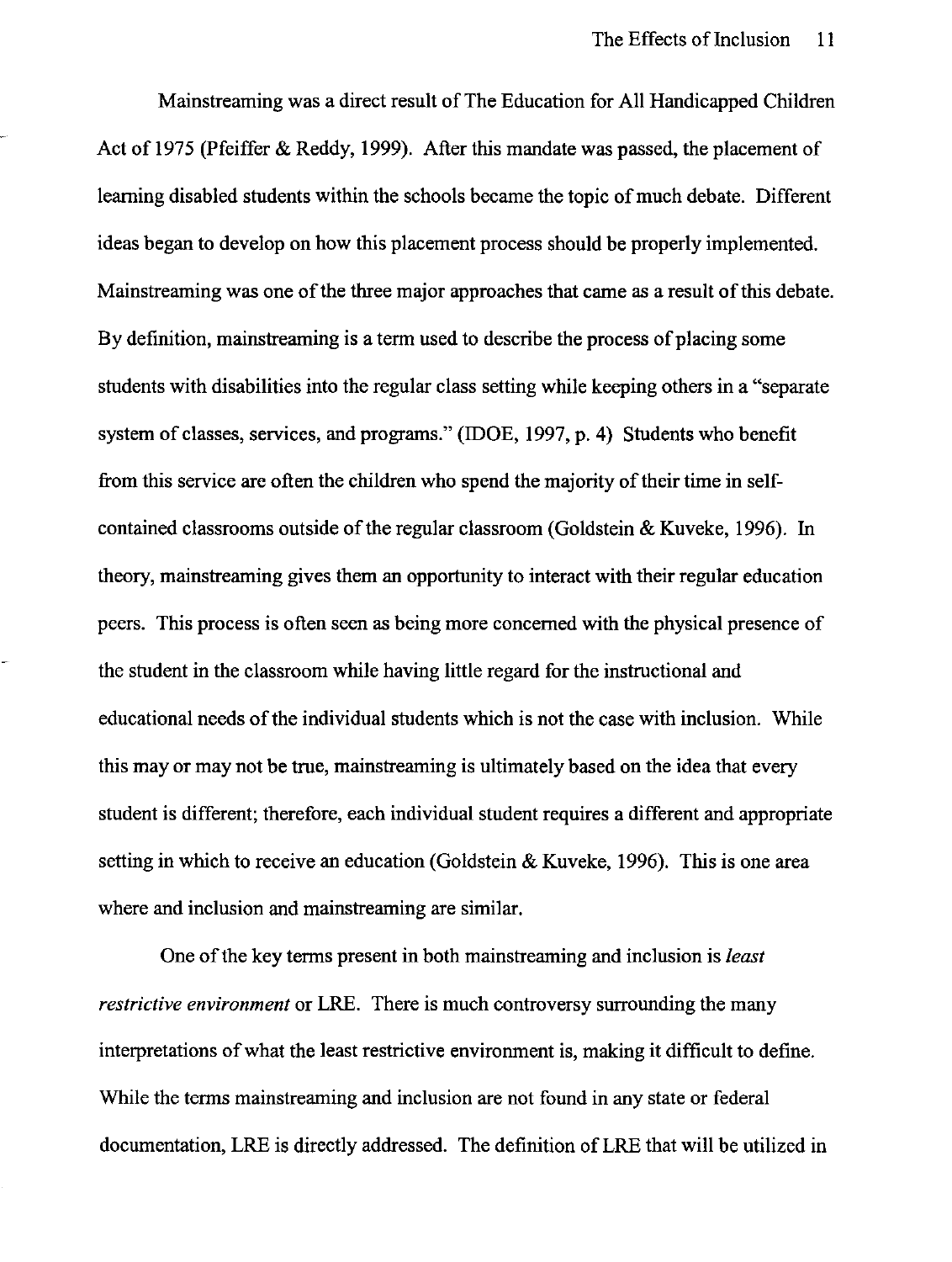this paper comes from the inclusive perspective and in general, refers to the process of placing students in an educational setting where special education will be provided to students with disabilities (IDOE, 1997). The term itself is arguably the most significant part of inclusion. According to Goldstein and Kuveke (1996), the environment in which the child is placed must aptly meet the needs of the child. For a setting or procedure to be considered appropriate, it must maximize to the fullest extent possible, the interaction of the student with regular education peers. This emphasis on contact with peers is a key component of the LRE and is essentially what it is based upon. The general classroom is always the first option or consideration when it comes to child placement (IDOE, 1997). Students are only to be removed from the classroom if they cannot receive an adequate education in a regular setting. Another important aspect of the LRE is the idea of individualization. Every placement decision is to be made on an individual basis, and the guidelines provided by the LRE help to direct the implementation and process of inclusion.

Once the least restrictive environment has been determined, children must be integrated into the appropriate classroom setting. Every child who is identified as learning disabled and placed into a regular classroom setting has prepared for them an individualized education program (IEP) to help monitor and guide the process of inclusion (Goldstein & Kuveke, 1996). This document is created through the collaboration of the child and his or her parents, teacher, and administrators and has a main purpose of identifying the individual student's educational, social, and emotional needs. At minimum, the document is revised once a year and every three years undergoes a complete reevaluation (Goldstein & Kuveke, 1996). This plan ultimately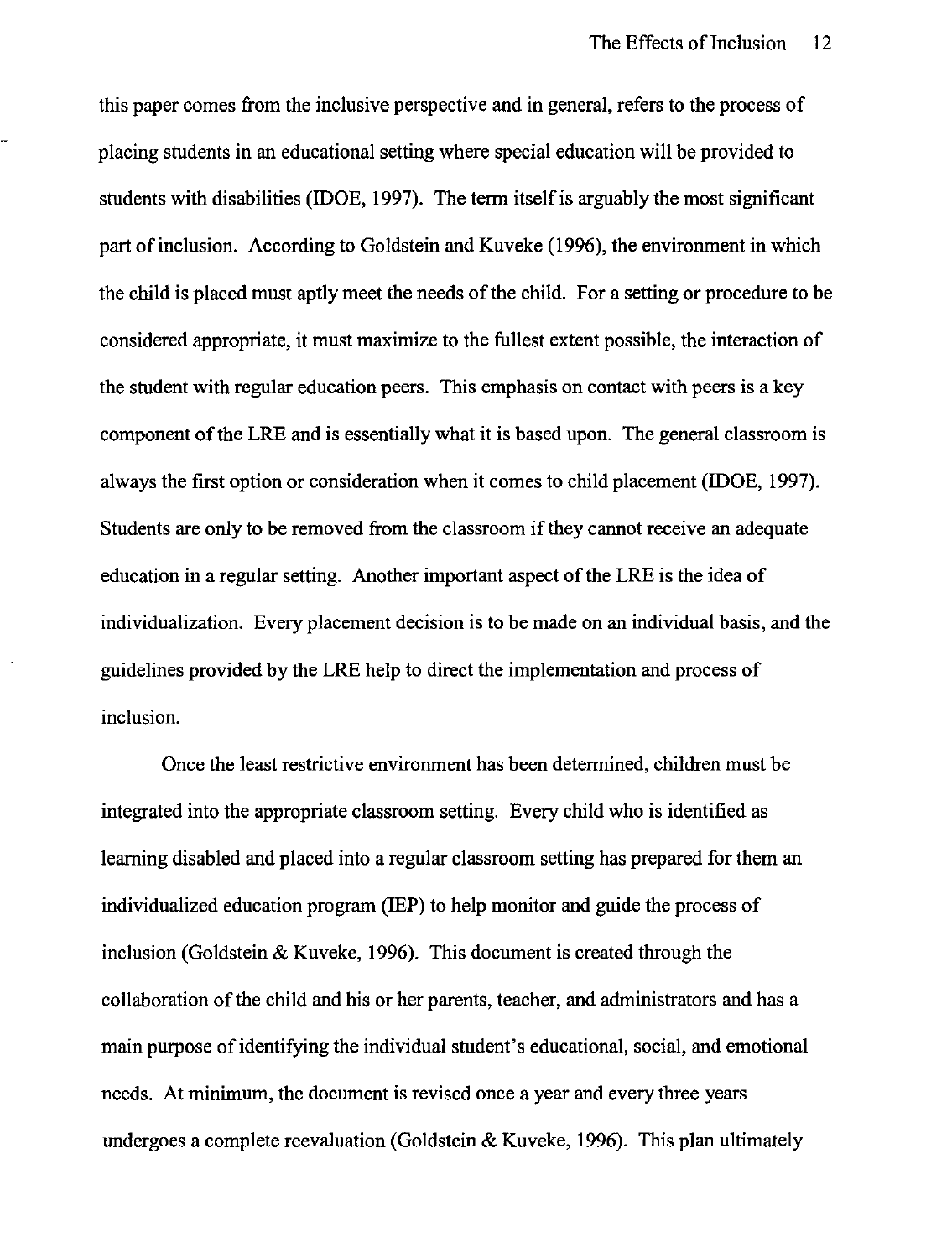serves as a blueprint showing how inclusion should be implemented for each individual student.

#### General Arguments For and Against Inclusion

As with any controversial topic within the educational arena, there are some people who believe that inclusion is beneficial and effective, and others who question both its effectiveness and necessity. Both sides have arguments that they think effectively support their positions. There are a number of categories on which these arguments are based all of which offer a good deal of insight into the inclusion debate. In general, those who are in support of inclusion believe that the presence of students with learning disabilities in the general classroom is beneficial. Those who oppose inclusion feel that it is an ineffective solution to the dilemma that is often faced when educating children with learning disabilities.

The development of social skills is one of the benefits that supporters feel can be gained through the involvement of children with learning disabilities in the regular classroom. By being able to interact with non-LD children, they feel that students will have the opportunity to develop friendships, learn social rules, and model appropriate behavior. Those in opposition see the placement of these students in the regular classroom as creating behavior problems and leading to a disruptive enviromnent for all students.

There is also the development of academic skills. Supporters believe that by placing children with learning disabilities in a setting of isolation, they will be able to receive the help they need in order to learn effectively. Removing them from this enviromnent puts them at a disadvantage and as a result these students are held to a lower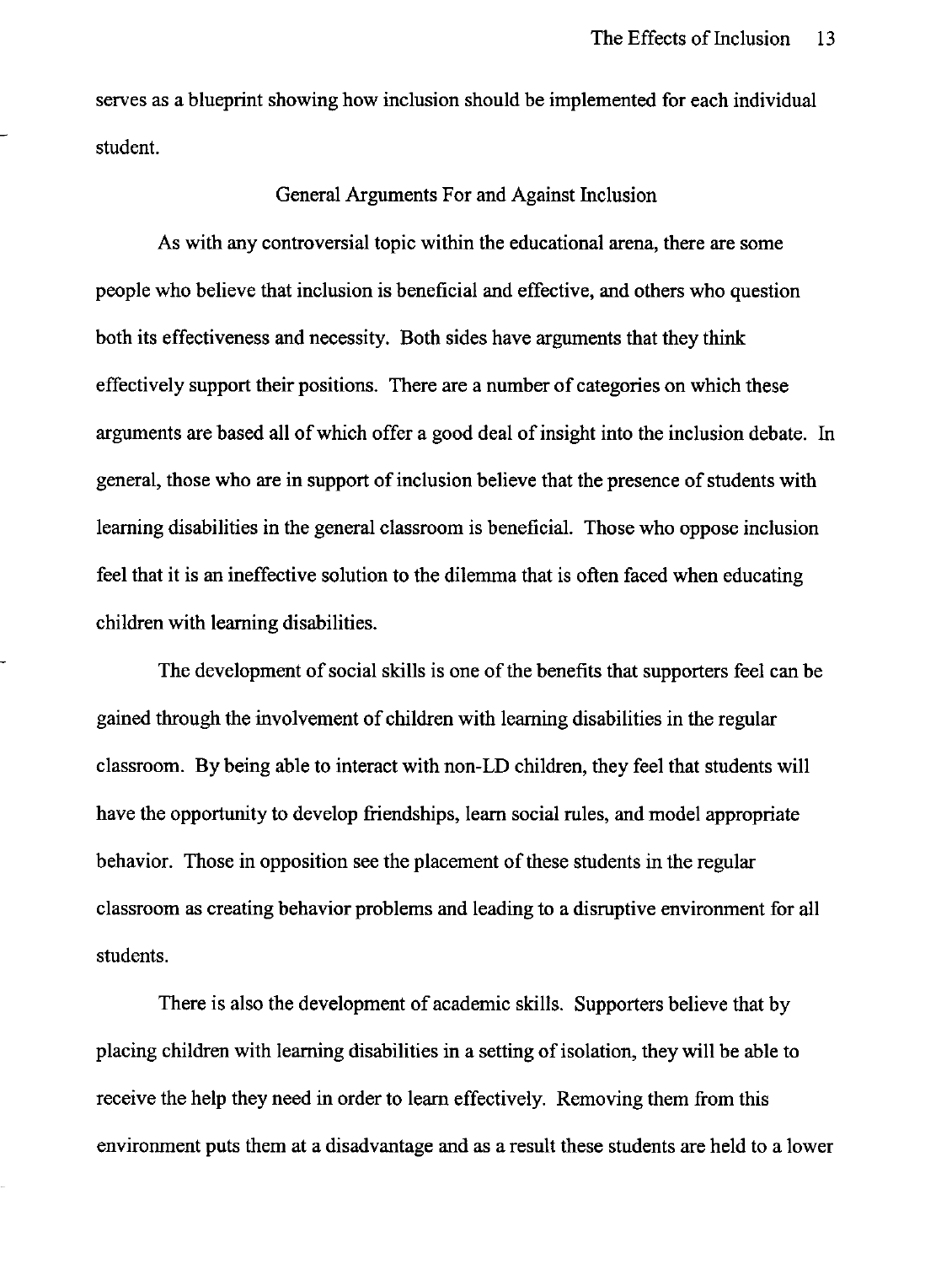academic standard. The other side sees the educational process as a result of both the academic and the social components. Both playa role in the development of the child and therefore must both be present during the educational process. They feel that a good balance in both areas is more important than looking at the effects of just one part. Providing benefits in just one of these two areas is simply not enough. They also fear that LD children will not be able to receive the same educational opportunities that they would in an isolated classroom.

The overall perception that others hold of children with disabilities and how they view themselves are both major issues involved in inclusion. Including these children in the regular classroom affords them the opportunity to interact with their non-disabled peers. Those who support this process see this interaction as a force that can break down the barriers that misunderstanding and fear create and allow for acceptance. Through opportunities for these children to be successful as students, their self-perception may be improved. The other side sees such interaction as putting these children in a situation in which they are doomed to fail. Including such students in the regular classroom will magnify their disabilities and differences, affecting not only how they see themselves but can also result in stigmatization and labeling.

The effect of inclusion on students without disabilities is another issue of great debate. Often the focus is on the children with disabilities, but they are not the only ones who are affected by the inclusion process. Some believe that the issues surrounding inclusion compromise the education that all students receive. Others argue that the interaction with learning disabled students provides a wide range of opportunities that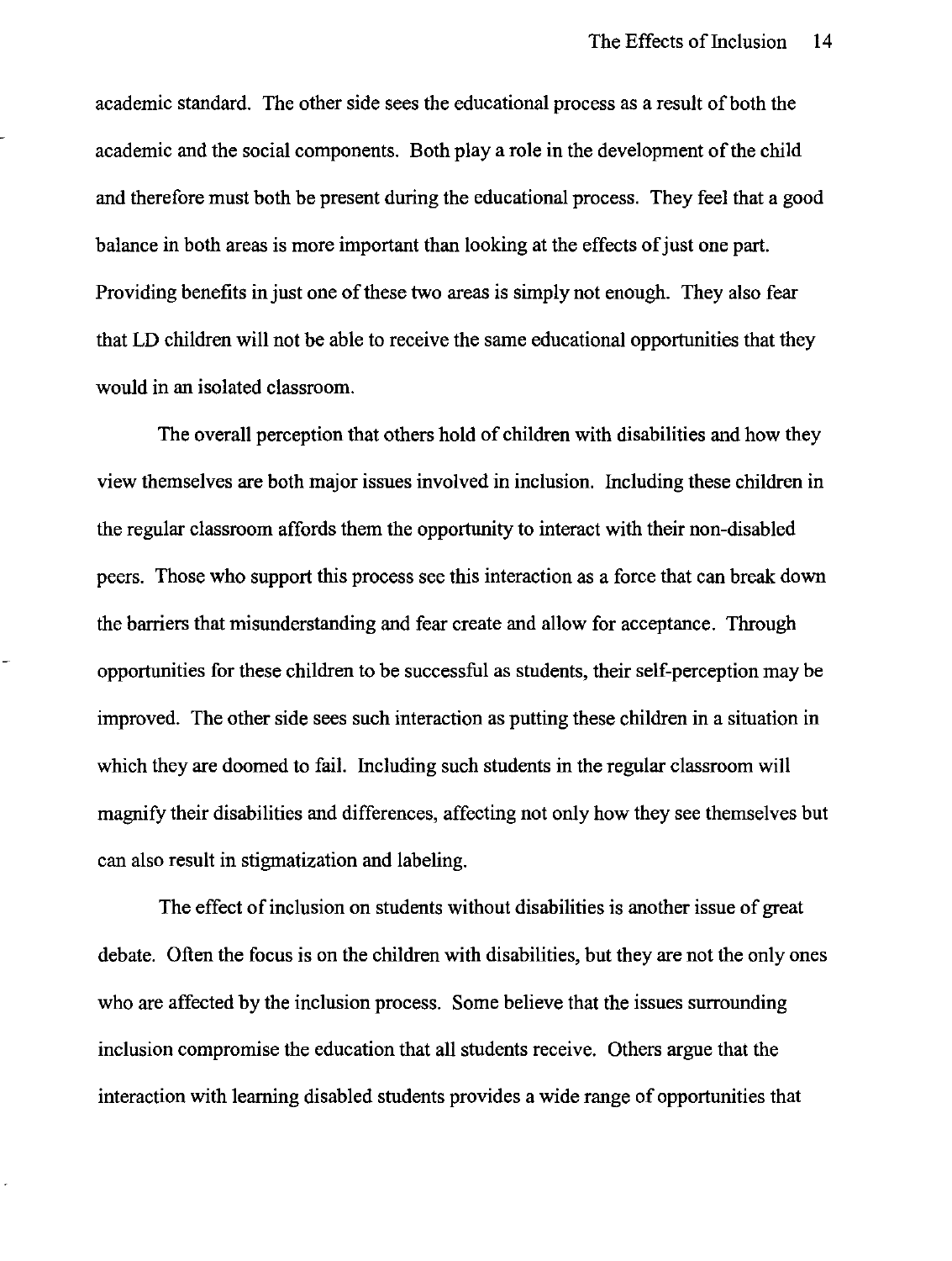offer experiences and teach many lessons about life. And the benefits gained by the students from inclusion far outweigh any negatives that may develop along the way.

All of these issues are of great importance in the debate regarding inclusion. In the end, the main argument is whether or not having a mandatory inclusion policy in elementary schools is beneficial. To answer this question a good deal of research has been conducted. The following sections will examine what studies say about the effect of inclusion on students with learning disabilities, students without learning disabilities, and those who educate both groups.

## Overall Effects of Inclusion

#### *The Effects of Inclusion on Children with Learning Disabilities*

When most people think of inclusion, their thoughts are automatically directed toward the children who have the learning disabilities and for good reason. They are in fact the individuals who are most directly affected by the inclusion process. There are millions of children across the country who participate in such programs every day. However, there is some question as to whether placing students with learning disabilities in general classrooms is the most effective way to educate these children. This is an issue raised by many yet surprisingly studied by few. However, the research that has been conducted up to this point does provide insight into how inclusion affects children with learning disabilities.

Through participation in a general classroom setting it has been found that children with learning disabilities are affected in many different ways. One area where the effects can be seen is in that of social abilities. In a study by Elbaum, Schumm, and Vaughn (1996) looking at the social functioning of students in an inclusive setting, it was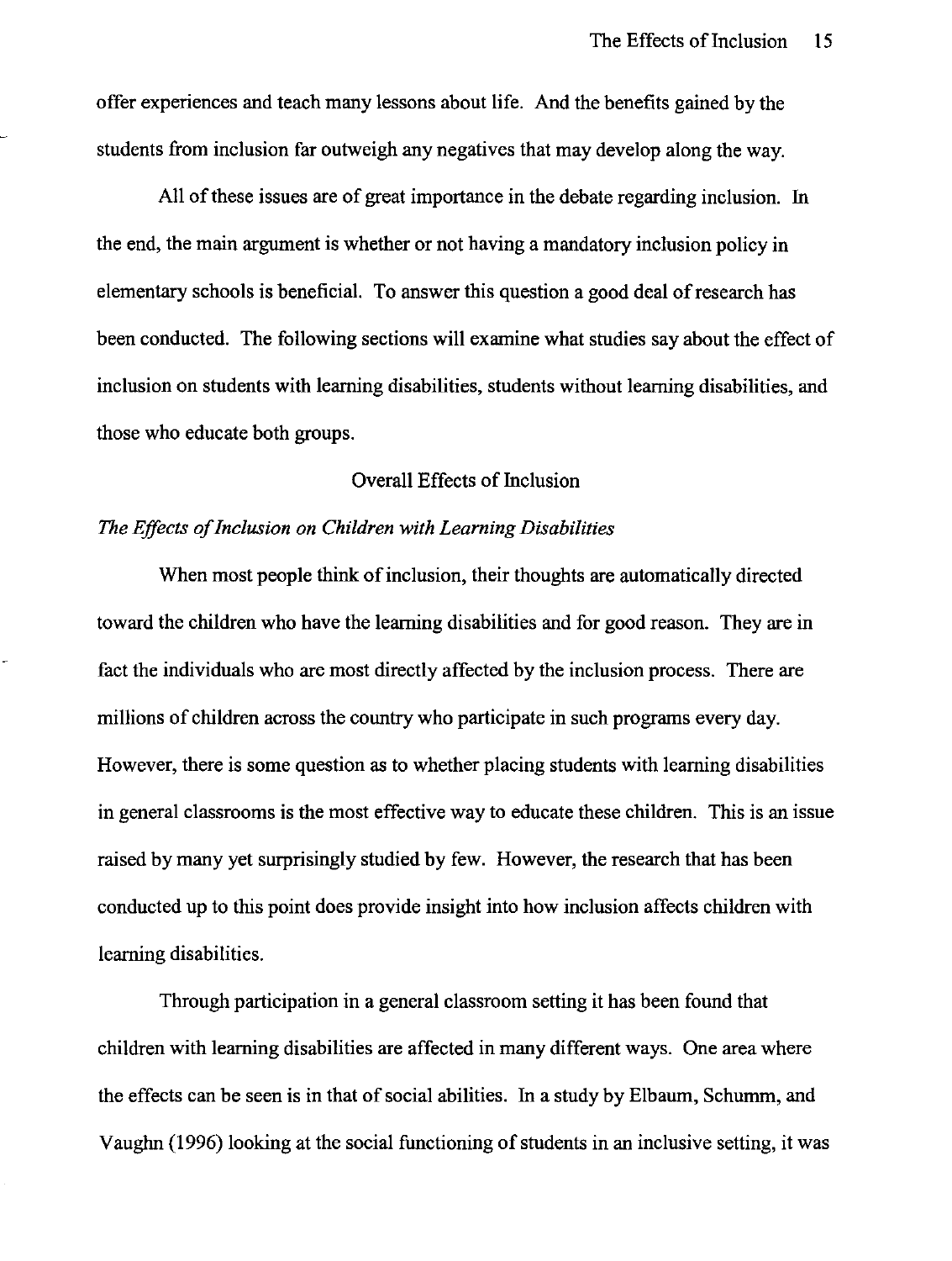found that students with learning disabilities do face greater alienation by their peers than do non-LD students. Boys also appear to face this situation more than girls do. It was also found that in general, the liking of LD students decreased over time (Elbaum, Schumm, and Vaughn, 1996). The increase in interaction that resulted from inclusion also led directly to an increase in dislike for those children who possessed a learning disability. There was however found to be an increase in reciprocal friendships for LD students. In the fall, at the beginning of the study, only 26% of learning disabled children participated in a mutual relationship (Elbaum et al., 1996). When the same measures were looked at again in the spring the number increased to 53% (Elbaum et aI., 1996). Being in a general classroom gave LD children the opportunity to form friendships with their non-LD peers and many of them were able to take advantage of this opportunity. Also of interest was the fact that the friends these students gained represented all achievement groups (Elbaum et aI., 1996). Students with learning disabilities were not only able to develop friendships but they were able to do so with a wide variety of individuals. The relationships were not based on abilities but instead on interaction. MacMillan, Gresham, and Forness (1996) also saw the potentially harmful effects of inclusion on learning disabled children. Recognizing that interaction could have negative effects, they feared is that the contact hypothesis could potentially work in reverse meaning these students may actually be viewed more negatively after interaction with non-LD peers, helping to perpetuate the negative effects.

A more recent study done by Elbaum (2002) also found a number of effects that come as a result of inclusion. As was found in the first study discussed above, in general, children with learning disabilities are less accepted by their peers than are non-LD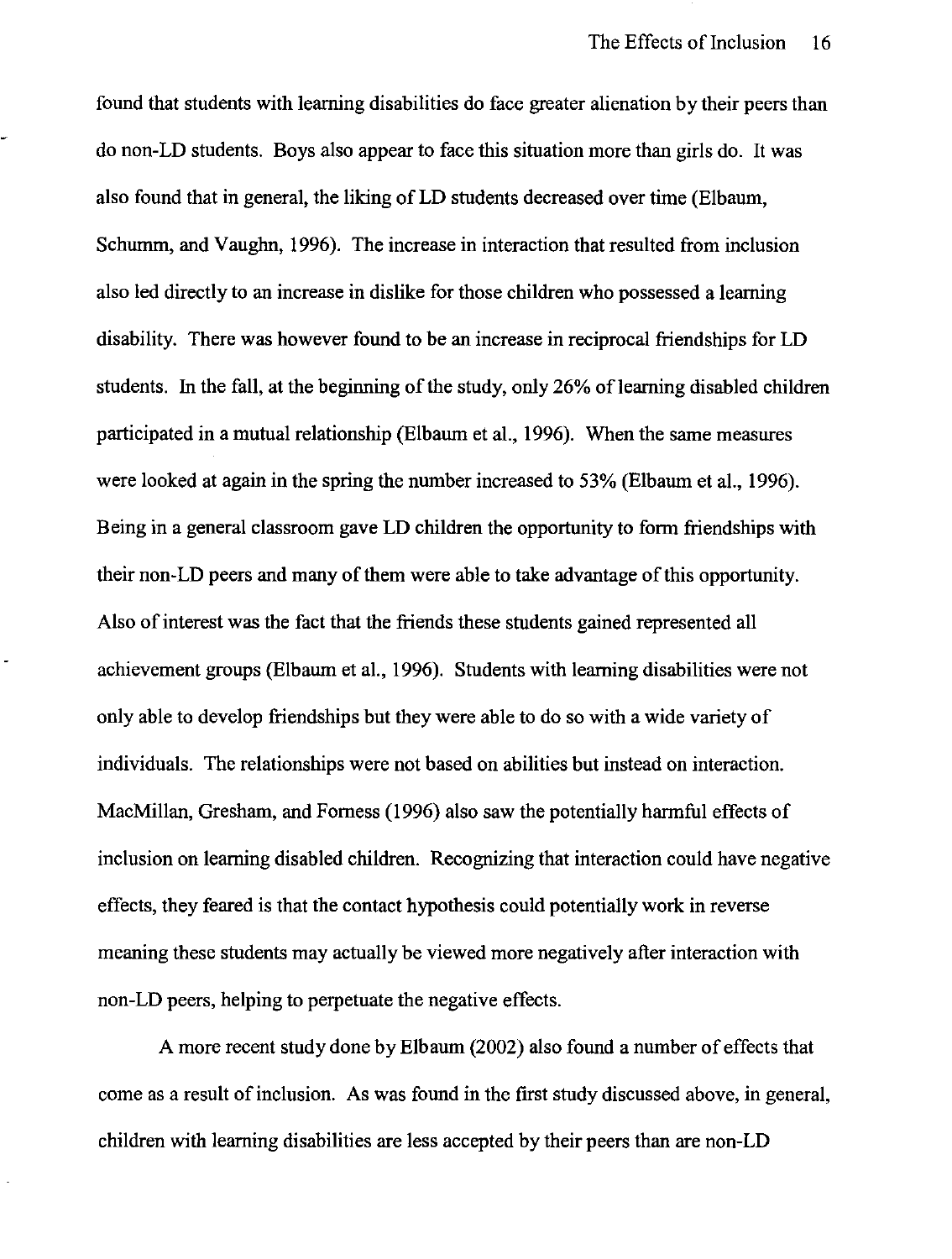students (Elbaum, 2002). This study also found that these children did develop friendships, however, a difference in the number of friends was reported. So while they did have some friends, they did not have as many as did their non-LD classmates. Teachers also reported that LD students were more likely to be friends with children who were similar, in particular, other children who possessed learning disabilities which is different than the findings in the first study (Elbaum, 2002). These relationships were also found to be of lesser quality. While a part of these friendships the students tended to experience more conflict and less validation and found it more difficult to repair issues or resolve problems (Elbaum, 2002). Results of this experiment also showed that time with non-LD children provided those with learning disabilities with a model for behavior (Elbaum, 2002). In fact teachers rate LD children as having poorer social skills and more problematic behavior. Many of these children do not know what appropriate behavior is and by being able to see their peers act properly in the classroom, they may then be able to reproduce the same behavior. This can be a great benefit to the teacher as well as to the student.

This same study also looked concurrently at different levels of inclusion. There were four groups studied each of which varied in the degree to which children with learning disabilities were integrated into the general classroom. Placement ranged from full participation in a special education classroom to full inclusion. When comparing these groups, few differences were found for LD students placed in special education classrooms when compared to other forms of placement (Elbaum, 2002). However, when difference did occur, it was always the children in the more inclusive classrooms that faired better. The classrooms that were more inclusive provided academic,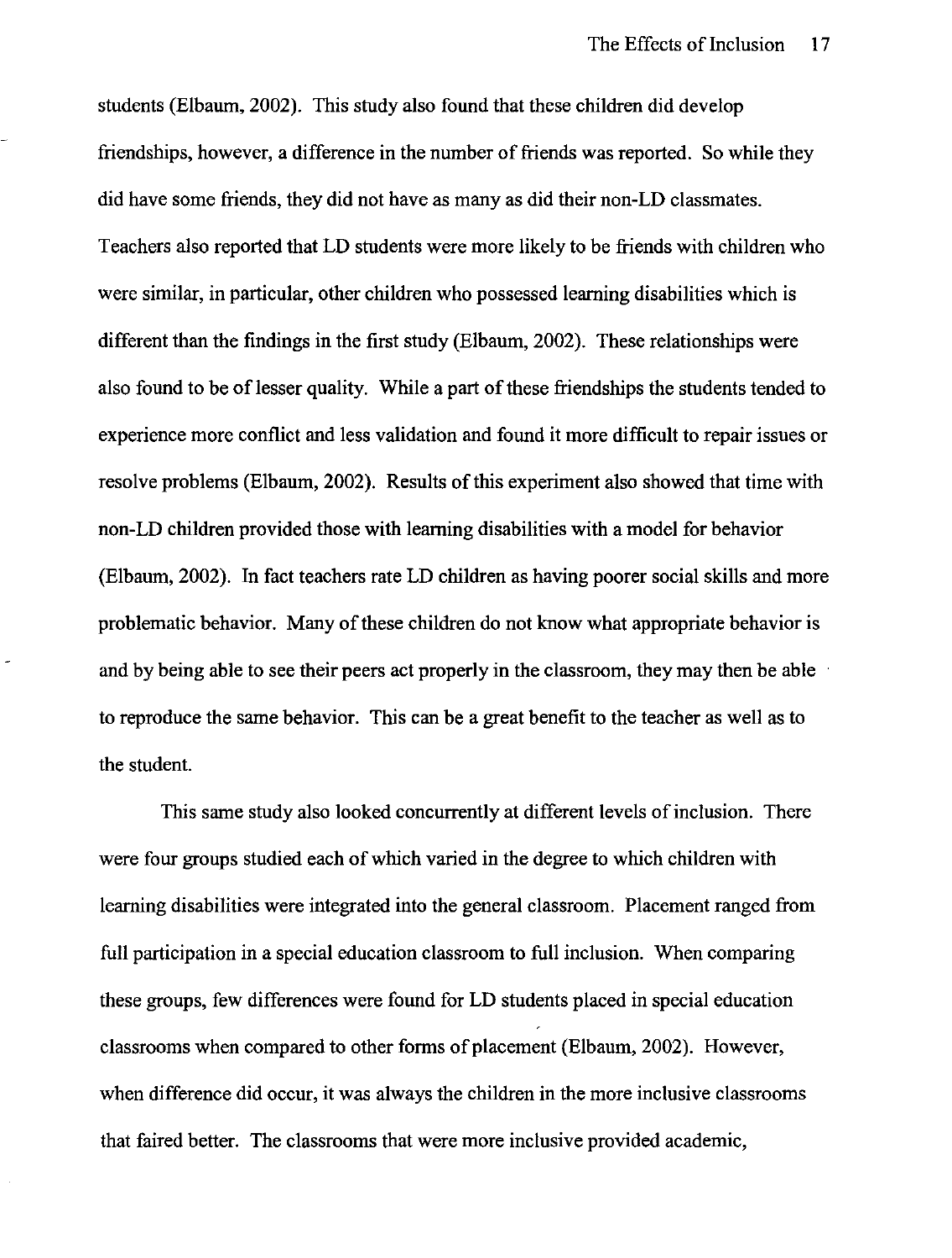emotional, and social resources that were of greater benefit to LD students when differences did arise. The less inclusive settings did not provide these resources.

To this point, there has been little research done on the academic effects of inclusion. There is no doubt, though, that they do in fact exist. Many who oppose inclusion feel that the greatest importance is placed on integrating LD children into the general classroom, even if it is at the expense of their academic advancement. And while many see this as a valid concern, it had yet to be substantiated. In fact, the Indiana Department of Education (1997) has found that students with learning disabilities have shown an overall improvement in academic performance. The effects they have observed have been of a positive nature. Learning disabled children have been found to achieve at a level that is similar to or better than the level they would reach in a isolated setting (IDEO, 1997).

Inclusion also plays a role in the emotional aspects of these children's lives. When LD students are placed in the general classrooms, they are often surrounded by other children who are more advanced both socially and academically. Being different is hard for any child but especially for those who are learning disabled. It had been found that LD students have lower concepts of themselves academically (Elbaum, 2002). Most of these children are highly intelligent yet they have a difficult time achieving in the classroom. In a regular classroom, these deficiencies can become clearly evident and cause LD students to look at themselves negatively in regards to academic achievement. Students with learning disabilities also have been found to show more signs of depression as well as loneliness (Elbaum, 2002). This is not surprising considering the findings given above. In general, these children are viewed more negatively by their non-LD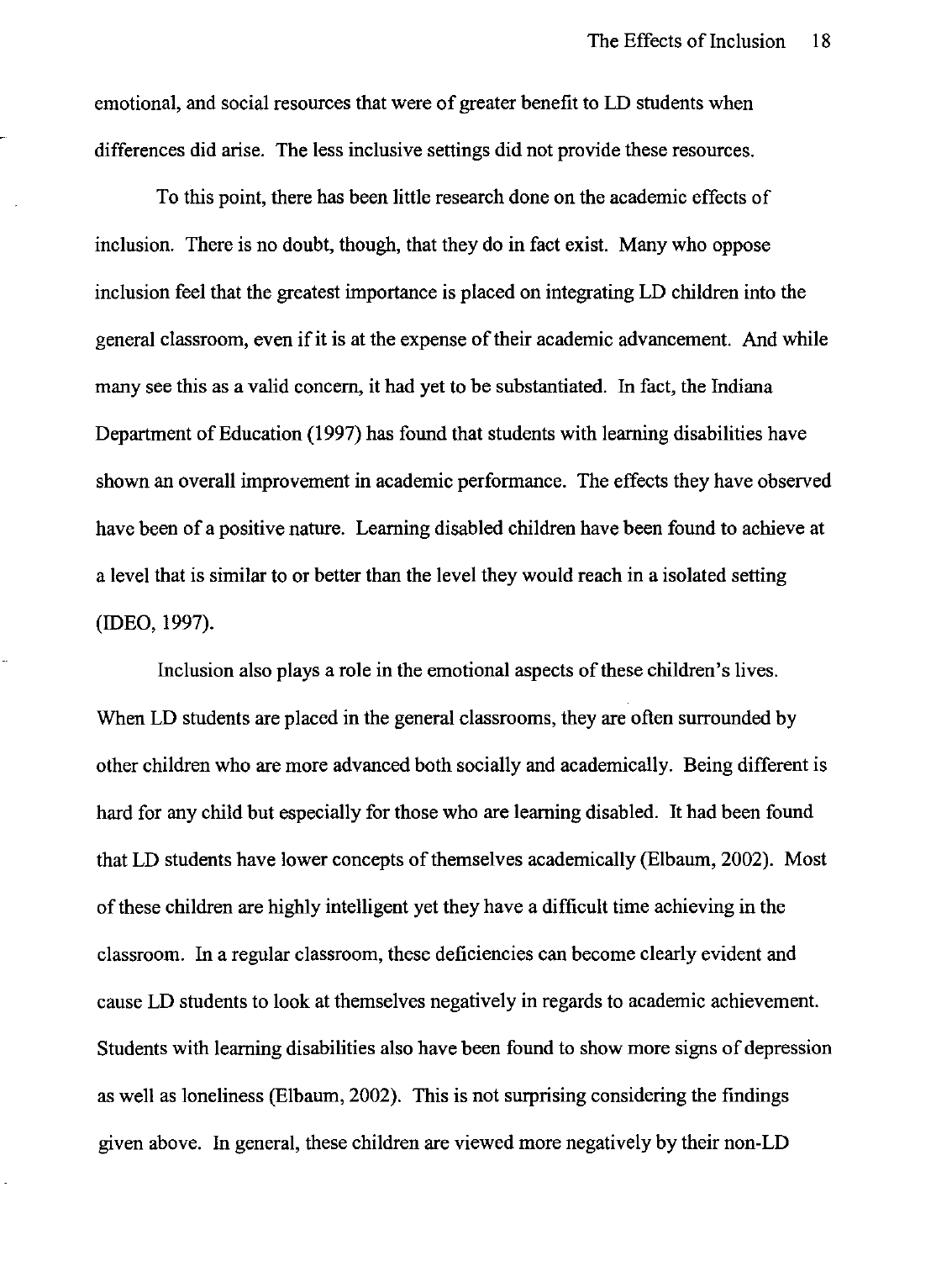peers. And although many of them do have friends, they simply do not have the social means that their peers have. As a result, they experience more depression and loneliness (Elbaum, 2002). These findings may seem a bit bleak; however, not all observations have conjured such negative results. Elbaum (2002) found that when comparing children with learning disabilities to their non-LD peers, there is little if any difference in overall self-esteem and non-academic self-concepts. When looking at non-academic concepts, there do not appear to be any ill effects from placement in a general classroom setting. LD children are able to function at an emotional level that is similar to their peers. *Effects of Inclusion on Children without Learning Disabilities* 

The overall ability of the public school system to provide support for its students has increased dramatically (IDOE, 1997). The goal of the general education system is, "to improve educational outcomes for all students in the nation's schools." (IDOE, 1997, p. 2) In order to obtain this goal the system exists in a state of constant reform. Since the implementation of inclusion into the regular classroom setting, there has always been great concern that this goal would no longer be attainable. The process of inclusion was developed to help integrate learning disabled children into the general classroom, but was never intended to occur at the expense of all other students. Many fear that inclusion will damage or disrupt the education provided to students who do not have a learning disability. As a result of these concerns, much research has been conducted to find what if any effects inclusion has on children who do not possess a learning disability.

Having children with learning disabilities in the general classroom requires that resources be distributed in different ways. One resource in particular is the time and attention of the classroom teacher. Not only does the presence of these children mean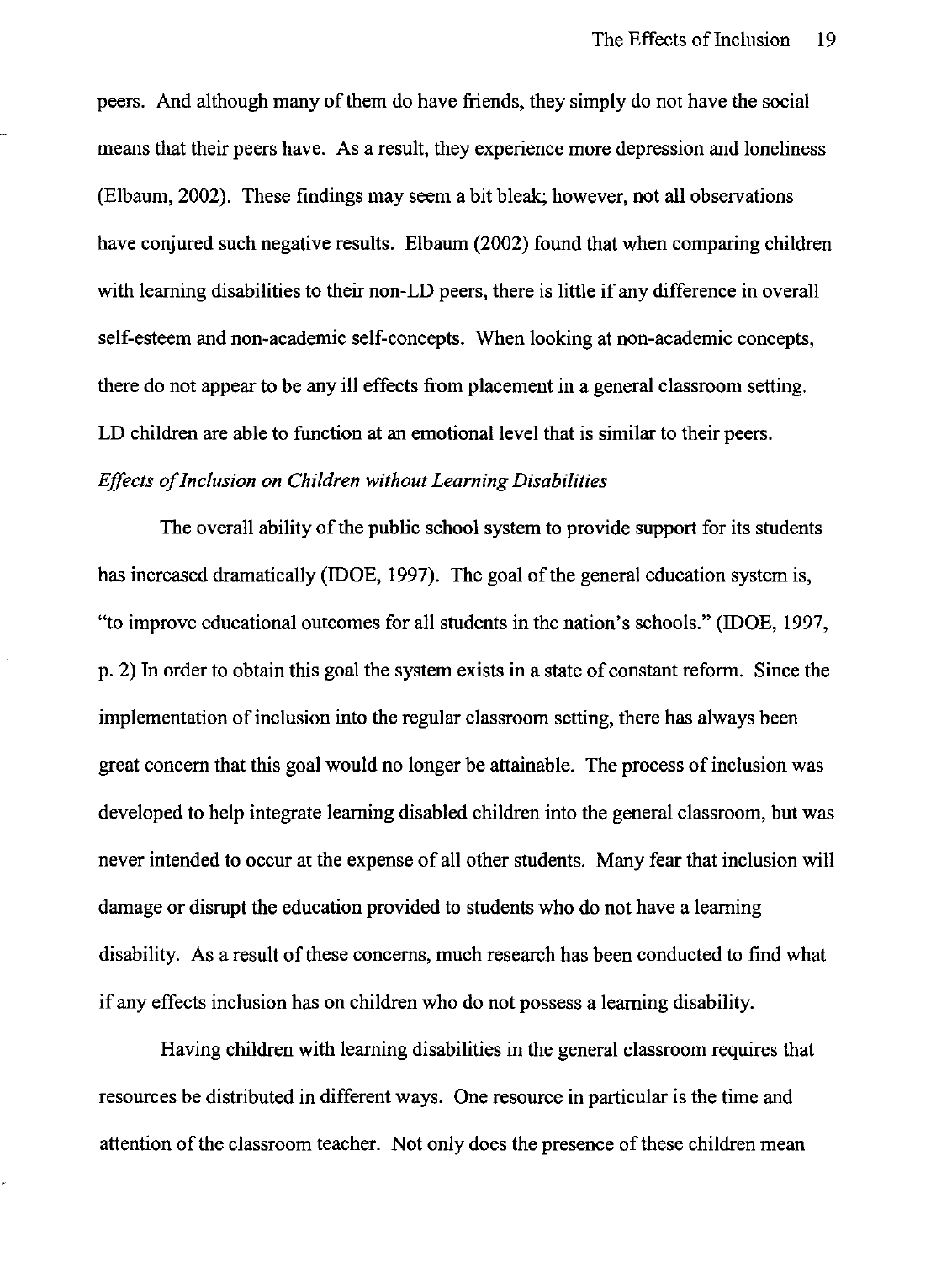that the overall class size is larger, but LD students often require more attention and help. Some fear that because of this, the quality of education received by the non-LD students will be jeopardized. The Indiana State Department of Education (1997) has found no evidence that the presence of LD or inclusion students in any way hinders the education oftheir non-LD peers. Preliminary findings have shown that non-LD students maintain their current level of academic achievement in the company of students with disabilities (IDOE, 1997).

Not only are there possible academic effects for non-LD students in an inclusive setting, but there may also be social implications. As was discussed in the previous section, LD children have the opportunity to gain a great deal socially from their non-LD counterparts in the form of friendships and modeling. In the same respect, non-LD students may also be able to benefit socially from inclusion. Some feel that this may actually be the greatest benefit that inclusion has to offer. Pfeiffer and Reddy (1999) have found and it is generally accepted that once children, those without learning disabilities, develop negative perceptions of LD children, it becomes nearly impossible to change them. This makes establishing positive attitudes early on essential in the development of a child. Studies have shown that interacting with LD students may lead non-LD students toward becoming more accepting of differences as well as the people from whom they differ (Daley & Hanline, 2002). While studying a group of preschoolaged children, Daley and Hanline (2002) found that the presence of LD-children in the classroom resulted in fewer rejecting attitudes and behaviors. The students seemed to be more accepting of the learning disabled children after having the chance to interact with them. It appeared to increase understanding of both the students themselves and what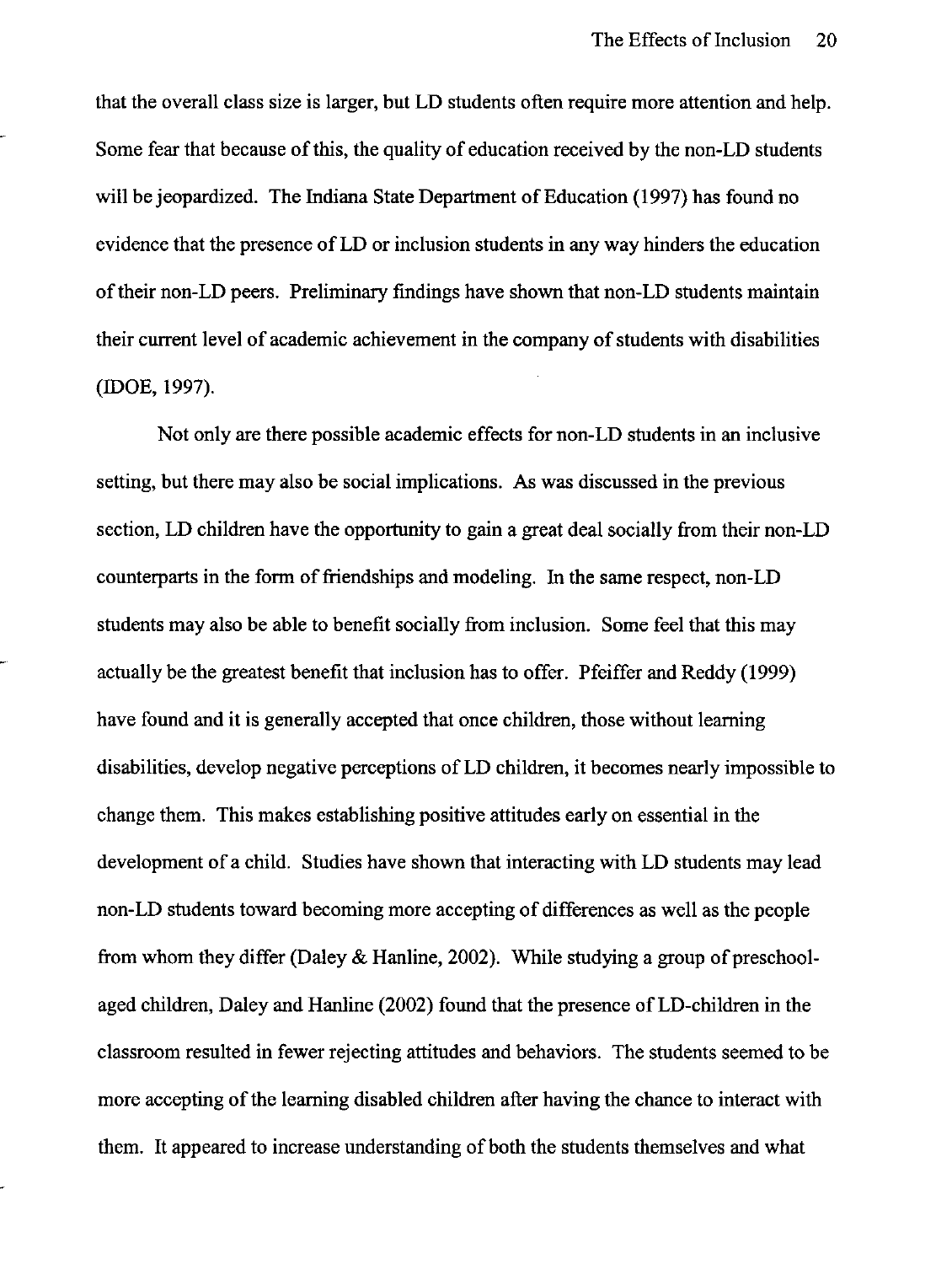made both groups similar as well as different. The educational system in the State of Indiana (1997) has also found there to be an overall increase in acceptance for children with learning disabilities in inclusive classrooms. Improved tolerance for differences between individuals has been observed and reported (IDOE, 1997).

A longitudinal study by Maras and Brown (1996) regarding the effect of contact on children's attitudes towards disabilities showed that after only a short period of interaction students' contact became more frequent and their general attitudes became more positive. The experience that the regular students in this study gained with children possessing learning disabilities enabled them to see inclusive students in a different way. Attitudes that were previously negative were reduced and differences that had seemed insurmountable were found to be less prominent than once believed (Brown & Maras, 1996). This decrease in negative attitudes was directly visible in the evident desire that the non-LD children had to play with the LD-children. Over time, their desire to interact with LD children increased dramatically from its initial levels (Brown & Maras, 1996). Positive results such as these were even more evident when interaction between students was planned and supported.

It has also been found that non-LD students show a genuine sensitivity not only to the differences they have with their LD peers but to the LD students themselves. Interestingly, non-LD students were observed adapting their speech to the developmental level of their disabled peers when necessary (Daley & Hanline, 2002). Not only has increased liking been observed, but there is also evidence that a sense of helpfulness and responsibility develops for the learning disabled children who are participants in inclusion when both groups are able to interact. Integrating LD children into the general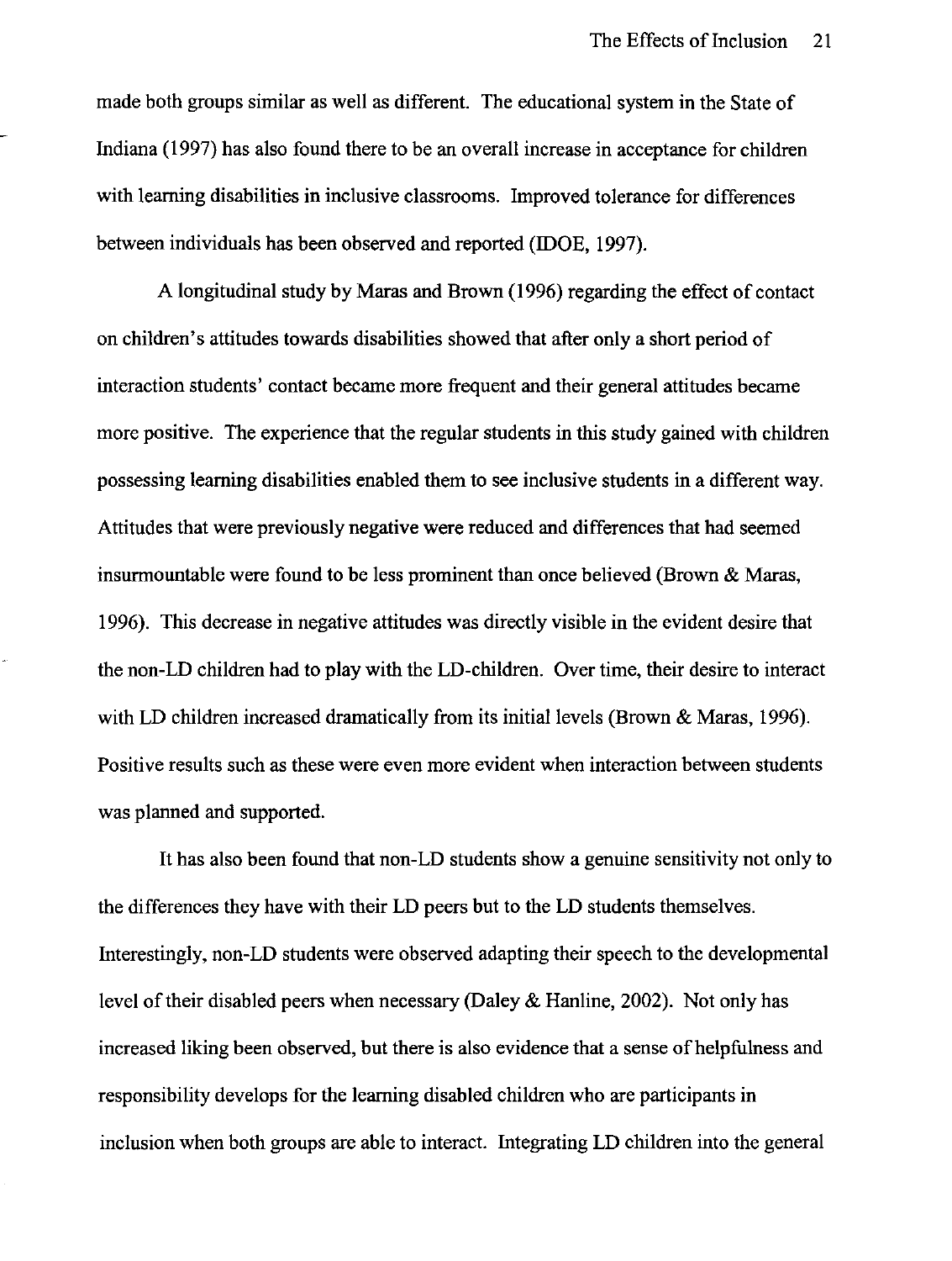classroom presents many challenges but can also allow for growth in all children involved.

## *Effects of Inclusion on Teachers*

In 1981, a survey found that when considering all of their students, teachers identified approximately 18.8% as having special needs (Croll  $&$  Moses, 2003). In 1998, a similar study was conducted and seventeen years later, teachers described 26.1 % of students as having special needs. Compared to the original baseline, this was an overall increase of38.8% (Croll & Moses, 2003). Now these assessments may seem to be drastic overestimations, but for the most part, it appears that these teachers were accurate when they reported an increase in the number of children with special needs in their classrooms. As of the year 2000, there were approximately 6 million students who had been identified as having some form of learning disability. This statistic was the highest it had ever been up to this point and it continues to grow every year. This number does not even include those who have not been formally diagnosed (Education USA, 2000). Even more staggering is the fact that 46.2% of those children were mainstreamed into general classrooms (Education USA, 2000). Much of this transformation is due to the frequently changing ideas and definitions surrounding learning disabilities and special needs students. When looking at these numbers, it is no surprise that inclusion has not only led to many changes for students but also created additional issues for teachers as well. With learning disabled children come a whole new set of issues and challenges. And while teachers have little if any choice as to who is in their classroom, they are undoubtedly affected by each student with whom they come in contact.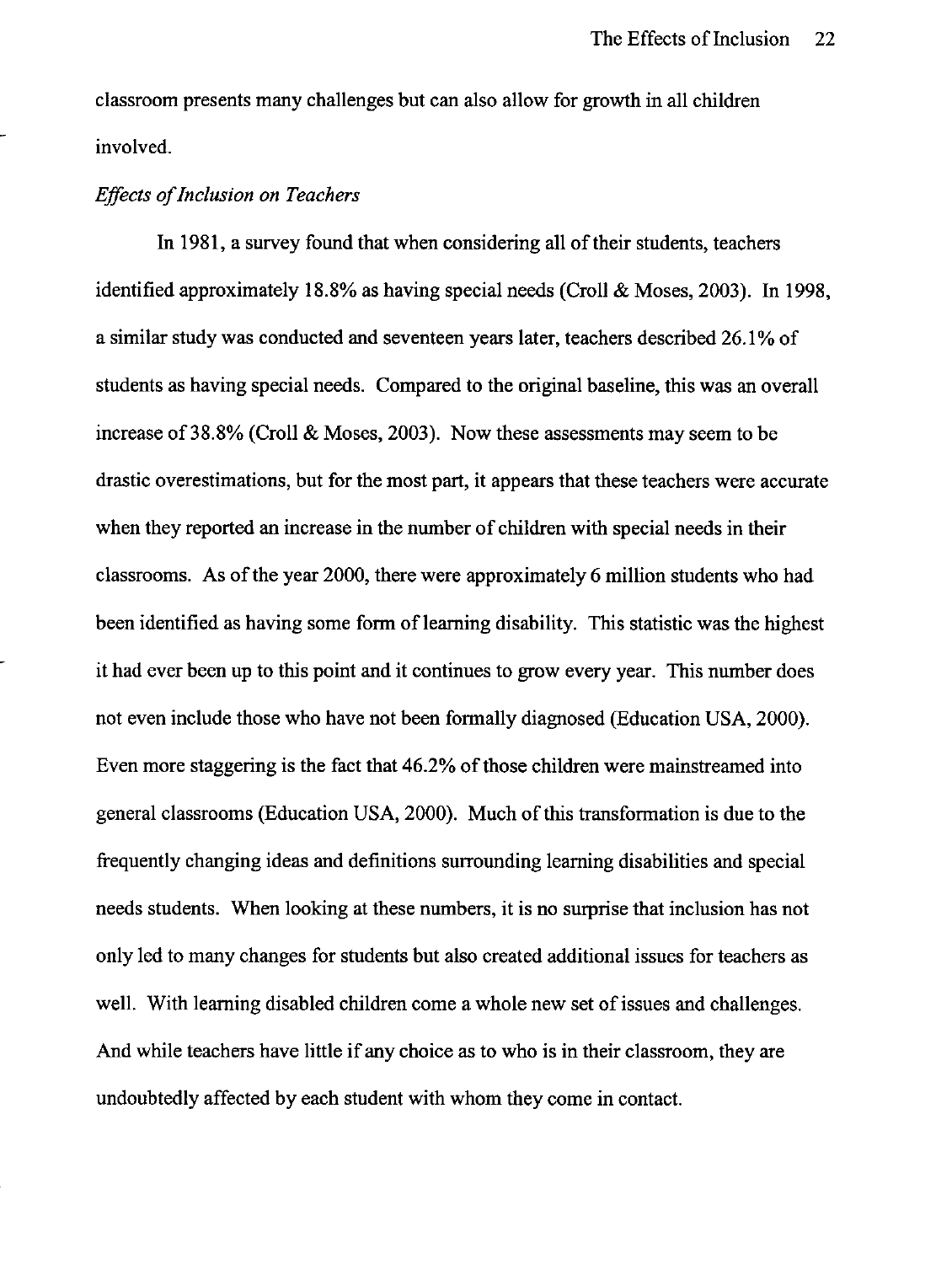Teachers are the backbone of the educational system. When examining the issue of inclusion, the discussion usually focuses on the students who are involved. While they are a major part of the equation, most believe that teachers are the key when it comes to determining the success of any type of integration program. Within the framework of inclusion, teachers are the main service providers. For that reason, it is crucial to understand the feelings that teachers have toward inclusion as well as how the entire process affects them. Research in this area has been sparse, but the information that has been found provides some insight into the feelings and attitudes of those who teach children with learning disabilities.

When teachers are asked about their feelings towards inclusion, a diverse set of responses usually results. Answers range from unqualified enthusiasm to support with definite distress. Others vary from concern with lack of resources and support to worry teacher's responsibility and the effects on students in general (Vaughn, Schumm, Jallad, Slusher, & Saumell, 1996). And though they are different, many of them usually revolve around the same theme, fear. Teachers' fears are not based on the fact that these children have learning disabilities, but they stem from the fact that many teachers lack the necessary understanding of what inclusion truly is, and this kind of unknown typically results in fear.

Much of the fear is a result of the lack of education and preparation that many teachers have received to deal the new challenges that inclusion brings. Daley and Hanline (2002) report that, "the attitudes, preparation, and ongoing support" of teachers are all major factors in determining the success of inclusion. (p.l) Most teachers have had only minimal experience or learning opportunities in the area of special education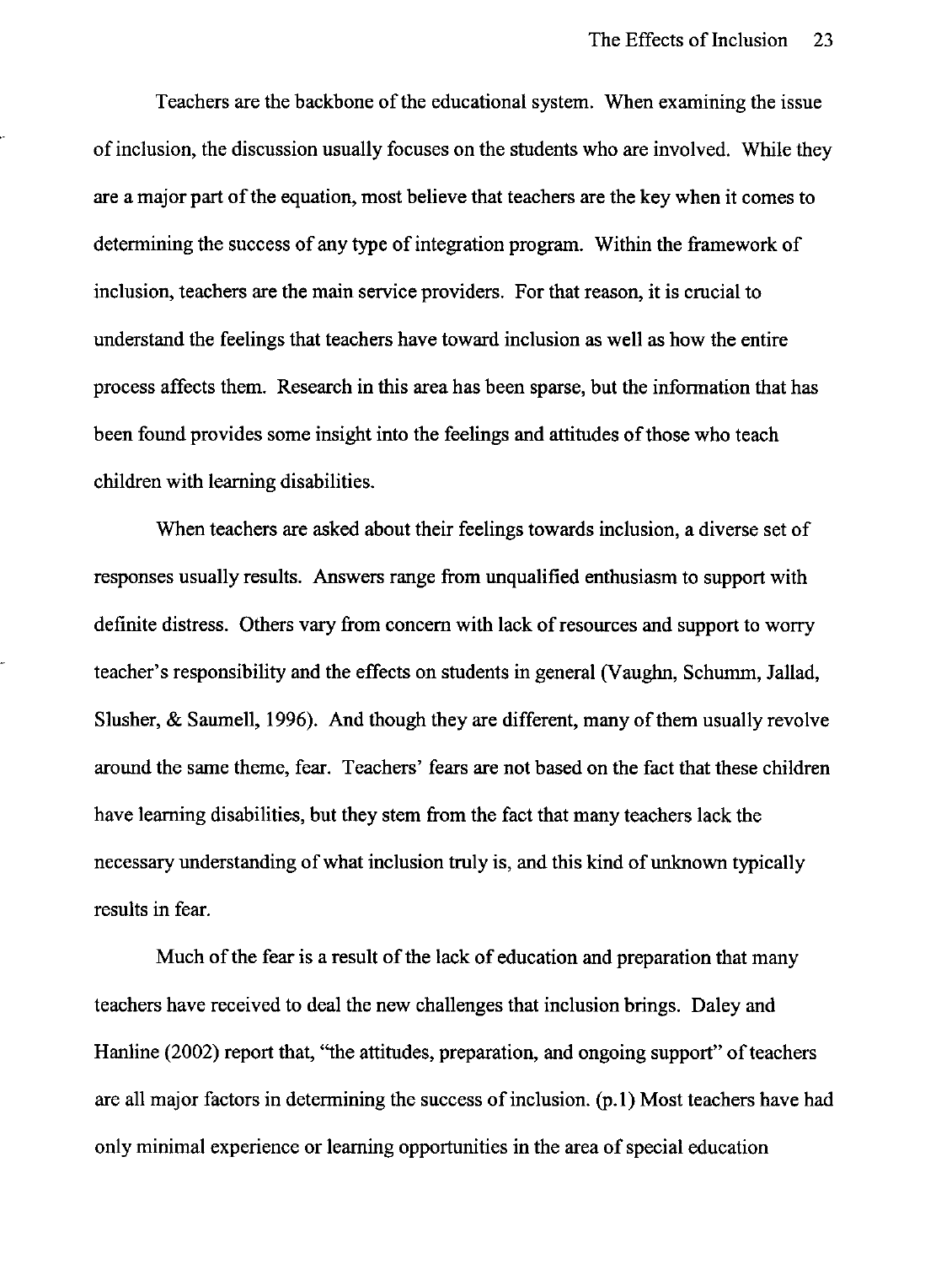(Vaughn et aI., 1996). Teachers are often put into a situation for which they are not prepared and expected to fend for themselves. Without any type of extra training, teachers often feel that they are fighting a losing battle. This situation can also create a sense of fear. Teachers enter the realm of general education and often do so with the intention of working with a certain type of student. Now, with learning disabled students becoming a mainstay within the classroom, these teachers are being asked to do things that they never wanted or intended to do when they chose their profession. This may not only be frightening but can also lead to feelings of confusion and resentment.

There are also a number of personal sources of fear. Some teachers have fears for themselves. The changes that coincide with inclusion can be very challenging especially for those who do no want to change. There is also the worry that additional students with special needs will increase an already demanding workload (Vaughn et aI., 1996). Lack of control and input is also often at the root of many fears. Inclusion and the programs that are involved are for the most part determined by the government or educational system with little to no input from teachers themselves. It is something that is done by them but it is also something that happens to them. As one teacher put it, "Inclusion is promoted by people who do not work in the classrooms and who are unaware if the procedures and consequences of implementing practices they establish." (Vaughn et aI., 1996, p. 101) Teachers are expected to carry out inclusion. They are to be fully involved and in support of it, yet they are often left out of the development and decision making process. This can lead many to feel out of control and helpless which in the end can lead to negative or even fearful feelings.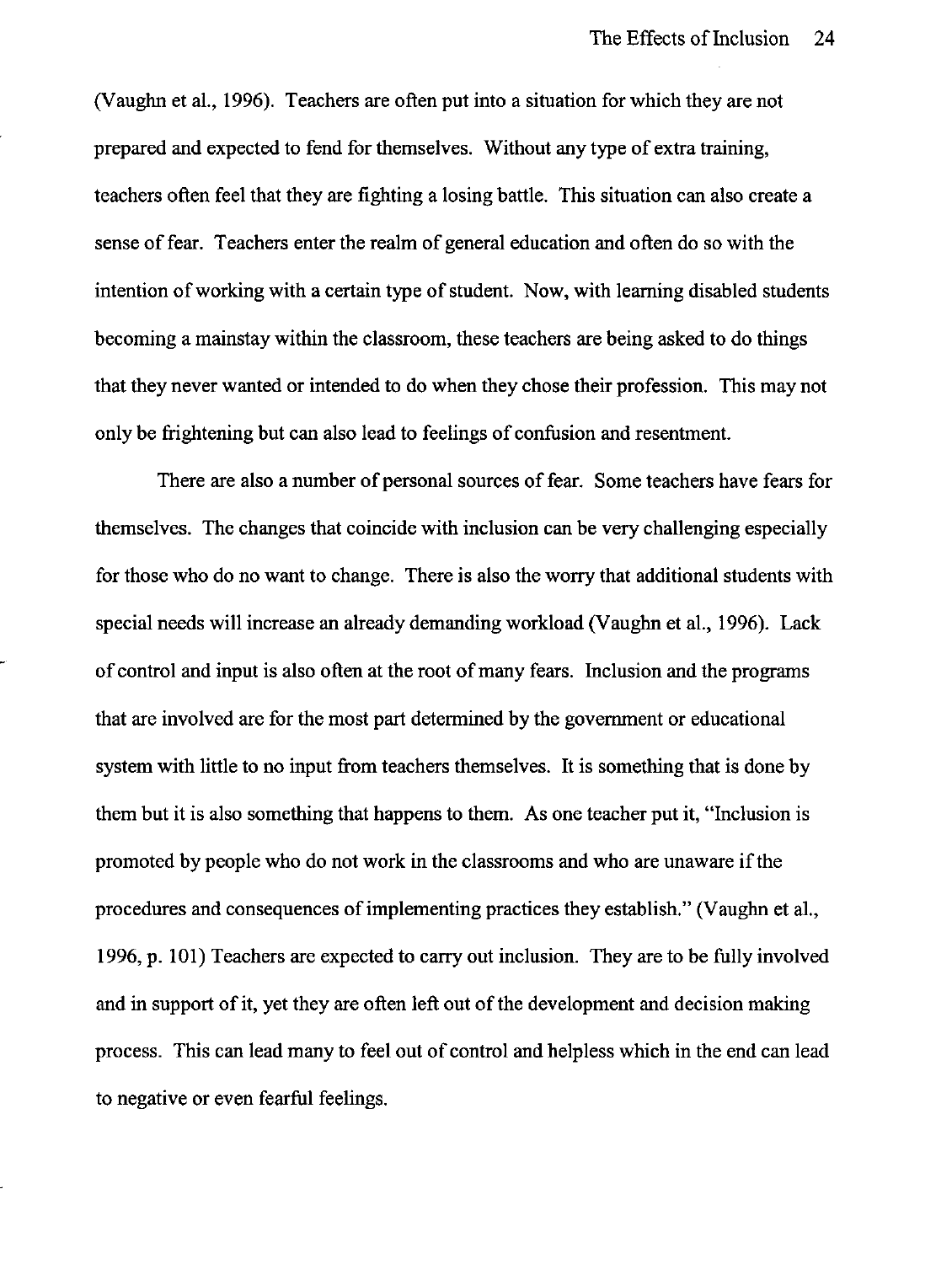Personal fears are important, but a majority of the fears that teachers have regarding inclusion stem from the students. Teachers want students to succeed. For many teachers, placing these students into the regular classroom is setting them up to fail (Vaughn et aI., 1996). Inclusion appears to be a barrier for some students. LD students will certainly be present in the classroom, but many wonder if they will be able to learn effectively. There are also fears of inadequacy. Children with learning disabilities present challenges and responsibilities that are vastly different from those of their peers. For example, often times these children have a difficult time focusing on the task at hand which allows more time for inappropriate behavior resulting in a greater need for discipline. Children with learning disabilities may also require more academic guidance as well. Many teachers do not feel prepared to handle these types of students or situations, which may lead to feelings of failure as a teacher. They also may feel like they are in it alone. Collaboration with administrators and other teachers is a necessary part of effectively running an inclusive classroom, yet it is the one key factor that most teachers feel is lacking (Hammond & Lawrence, 2003). Without a support network, many teachers feel that they are on their own with nowhere to turn. When problems arise, teachers must handle them themselves, whether they know how to or not. This can lead to feelings of isolation and keep teachers from effectively providing services.

When looking at reports from focus groups, the most frequently mentioned issue was the lack of a universal definition of inclusion (Vaughn, Schumm, Jallad, Slusher,  $\&$ Saumell, 1996). Many teachers feel that without knowing exactly what inclusion is, that there is no way they can effectively carry out what it requires. This can in turn lead to feelings of frustration, anxiety, and inadequacy (pfeiffer & Reddy, 1999). The lack of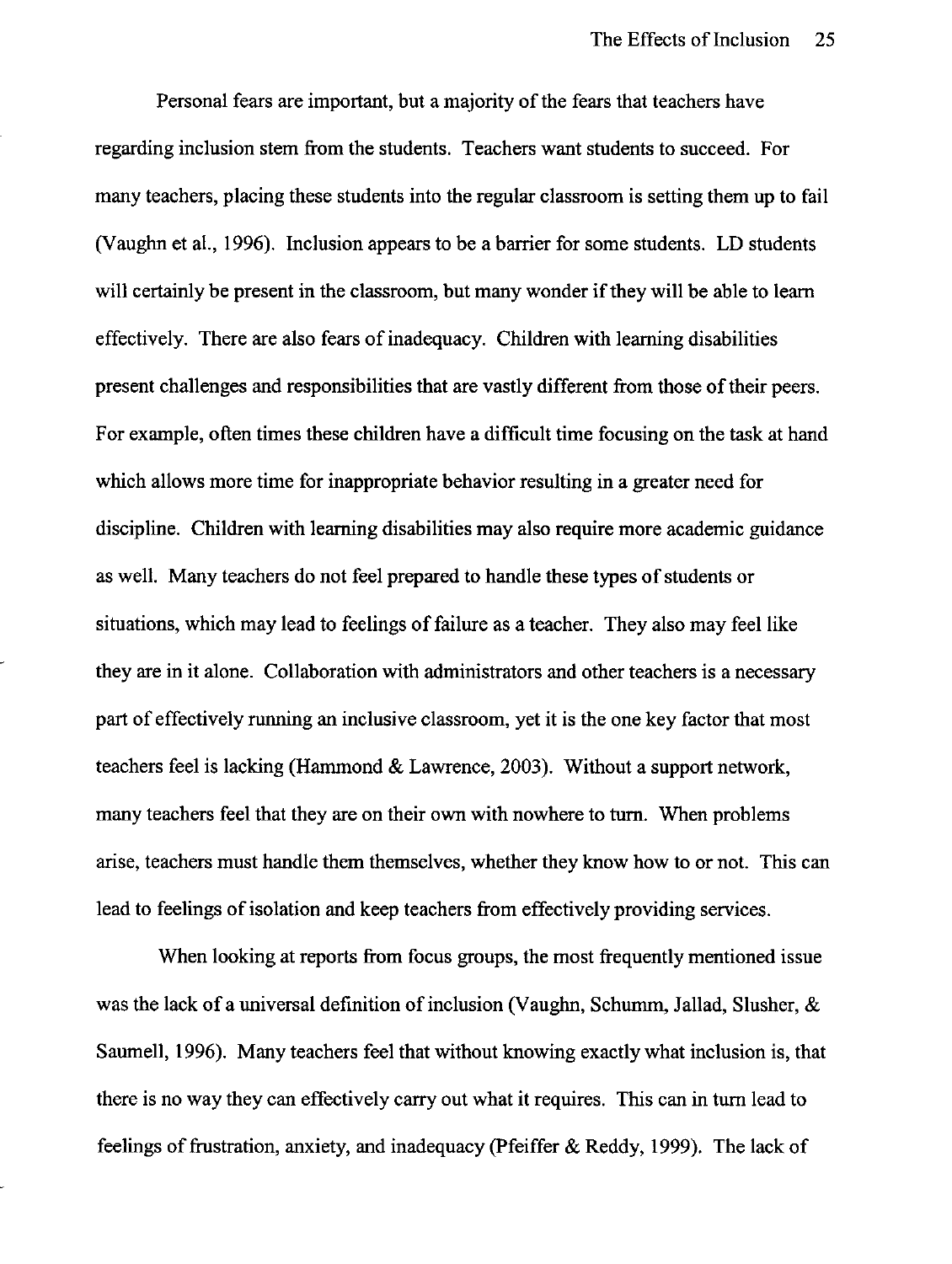one, true definition is also coupled with feelings of doubt concerning the role of the teachers themselves. With the addition of these special needs children into the general classroom, the roles of the classroom teacher have been transformed. This is very difficult for most teachers, not because they lack desire, but for the simple fact that many of them have been doing the same routine for many years. Having to change the status quo is difficult in any situation, but especially if there is a lack of support for the transition.

As for overall opinions of inclusion, research studies have found mixed results. In a study by Hammond and Lawrence (2003), a survey of teachers found that approximately 50% of those questioned felt that teachers as a whole are committed to the inclusion process and are willing to make the changes necessary to achieve success. However, it was also found that a high percentage of teachers hold negative or neutral attitudes concerning inclusion.

The main focus for teachers is that their students, regardless of ability, receive the highest quality of education possible. Some studies show that few teachers saw or understood the benefits that come with inclusion. Others have also found that teachers hold overall negative feelings towards inclusion (Vaughn et aI., 1996). The results of a focus group find that teachers are in fact very passionate about the topic of inclusion. However, these teachers also expressed worry about the likelihood of success for inclusion and general feelings of concern and negativity for the entire process.

The attitudes of teachers are critical because as was stated previously, teachers' feelings directly influence the effectiveness and ultimately the success of inclusion. If the classroom teacher has negative feelings about inclusion, it is highly unlikely that it will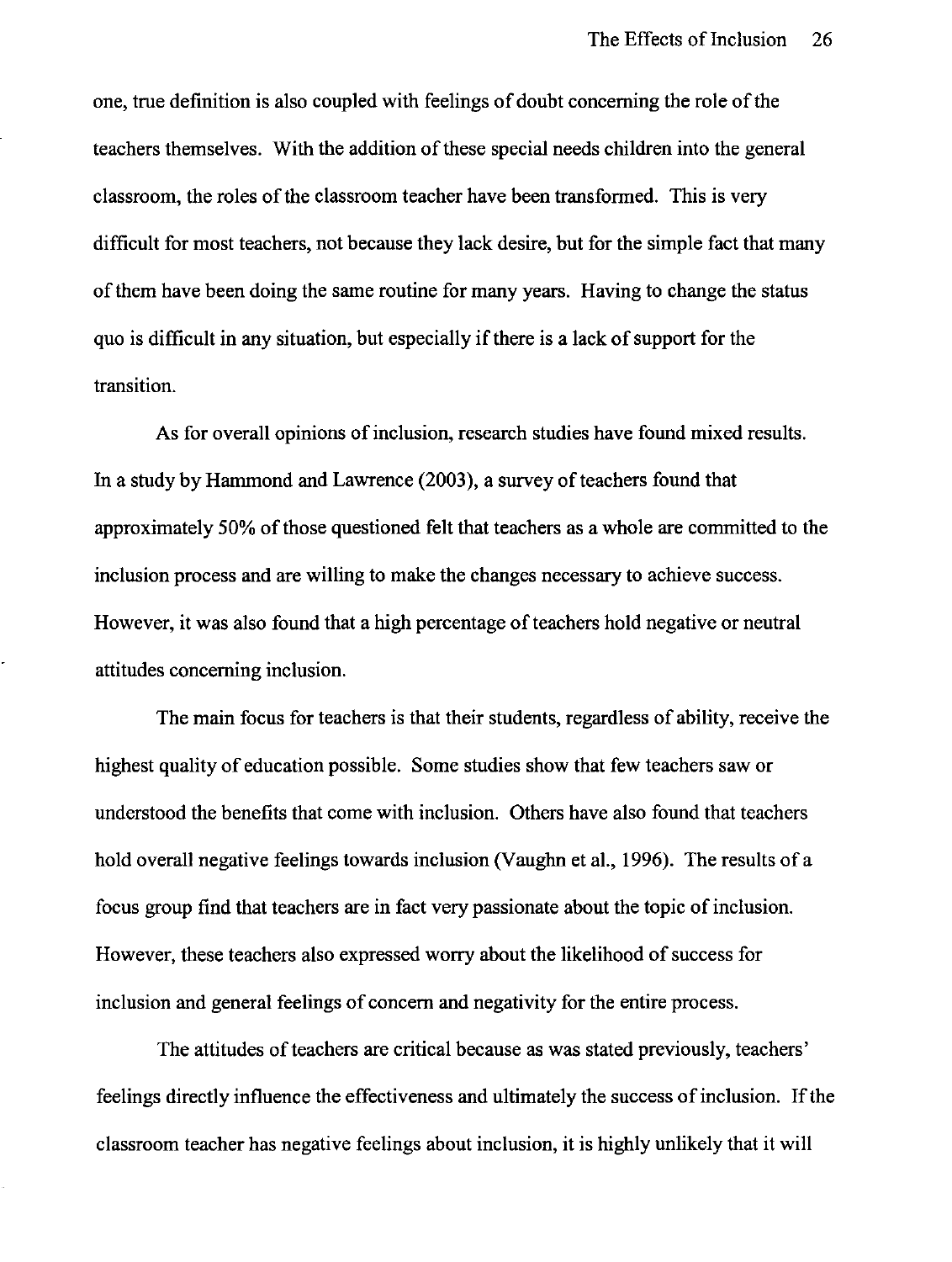be successful. Many of these feelings can even create a self-fulfilling prophecy. Teachers do not believe that inclusion will work which in turn causes them to act in ways that make that belief a reality, reinforcing what they already see as the truth. This not only makes it difficult for teachers to accept inclusion, but in the process it also hurts the children.

The issues that arise while working with learning disabled children are faced by all teachers, but when looking specifically at special education teachers, there are additional and often times different concerns that these teachers must face as a result of inclusion. In the past, these teachers were the main providers of educational services to children with learning disabilities. Since the implementation of inclusion, their roles, for the most part, have changed drastically. While some special education teachers continue to work primarily with special needs students in isolated classroom settings, many of these teachers have become a support system to the general classroom teachers (IDOE, 1997). Historically, special education programs have been more teacher-directed in nature as compared to other standard programs (Daley & Hanline, 2002). Inclusion has led to a more secondary, hands-off role for special education teachers, and for many staying in the background can prove to be challenging. The responsibilities of special education teachers have changed along with their roles. In the old system, they were responsible for a specific classroom of students. However, as a result of inclusion, they are now mainly responsible for a 'case load' of students, for whom the help to develop and manage IEPs, monitor and supervise instruction, and act as a supplemental resource (IDOE, 1997). They are also responsible for the support of general education students as well as special education students which was rarely the case in the past. Some may be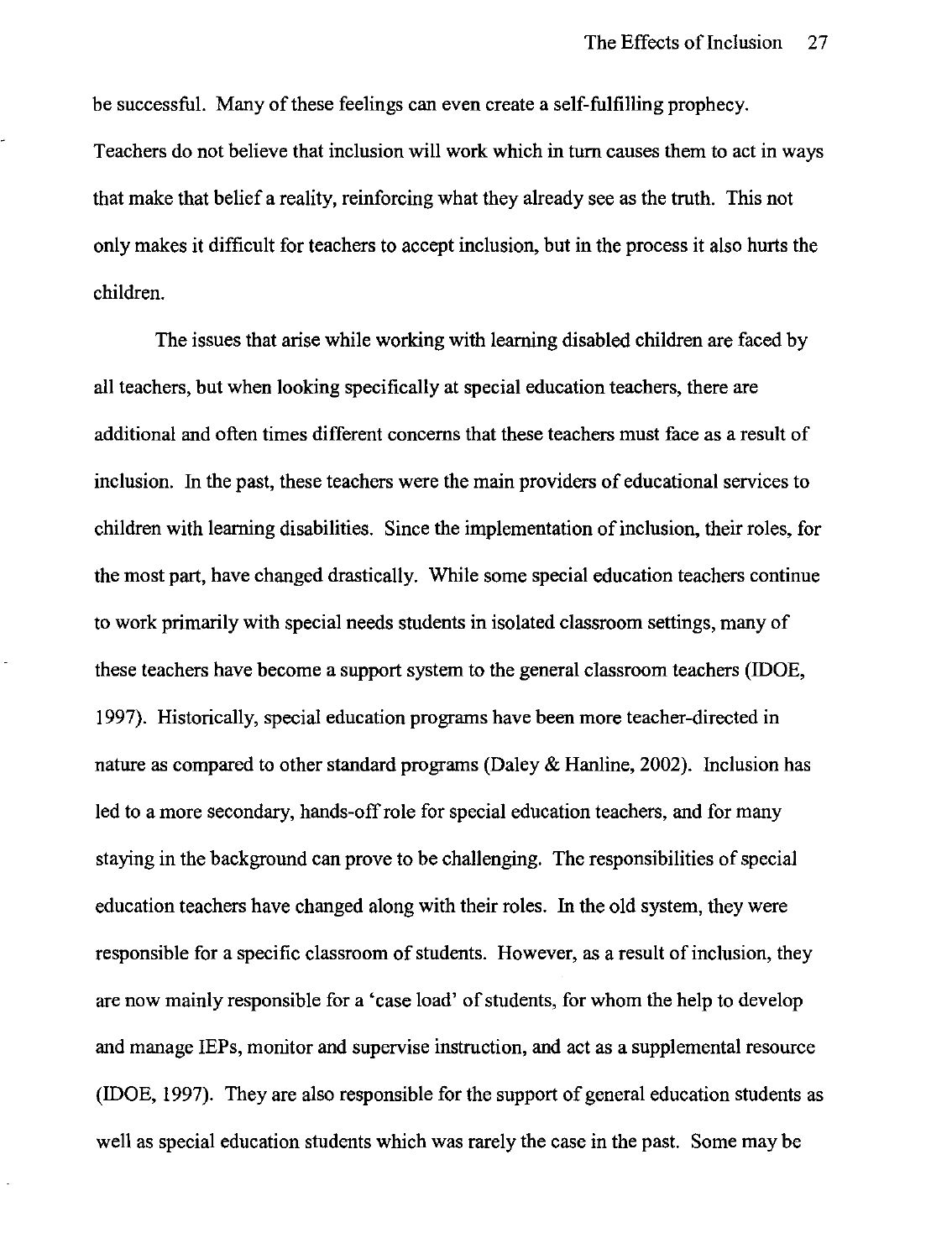quick to make the assumption that inclusion lessens the workload or responsibilities of special education teachers but this is simply not true. In reality, there are many changes occurring in special education along with those that are taking place in general education that not only increase the work that special education teachers are required to do, but that have changed their roles and responsibilities as well.

In both studies discussed in this section, a majority of teachers, both general and special education, reported that their schools were capable of implementing inclusion programs effectively despite limited levels of commitment, uncertainty, and overall negative attitudes (Hammond & Lawrence, 2003). And while this appears negative, if many of the issues and problems were addressed, these same teachers would be more willing to accept inclusion as a viable educational tool. It is also important to remember that although some teachers do have negative feelings toward the inclusion process, many other teachers do not. Nor do teachers in any way intentionally allow their feelings to affect their performance in the classroom. For now, teachers must continue to work through their concerns and uncertainties for the sake of their students. Until changes are made, teachers must continue to focus on the most important part of this issue, the children.

## Discussion

The information above provides a general overview of how inclusion affects both students and teachers. At this time there is no resolution of the issue of the effectiveness or necessity of inclusion policies. It is really up to each individual to decide whether he or she is in favor of or in opposition to the process. And although there is no agreed upon method for integrating students with learning disabilities into the general classroom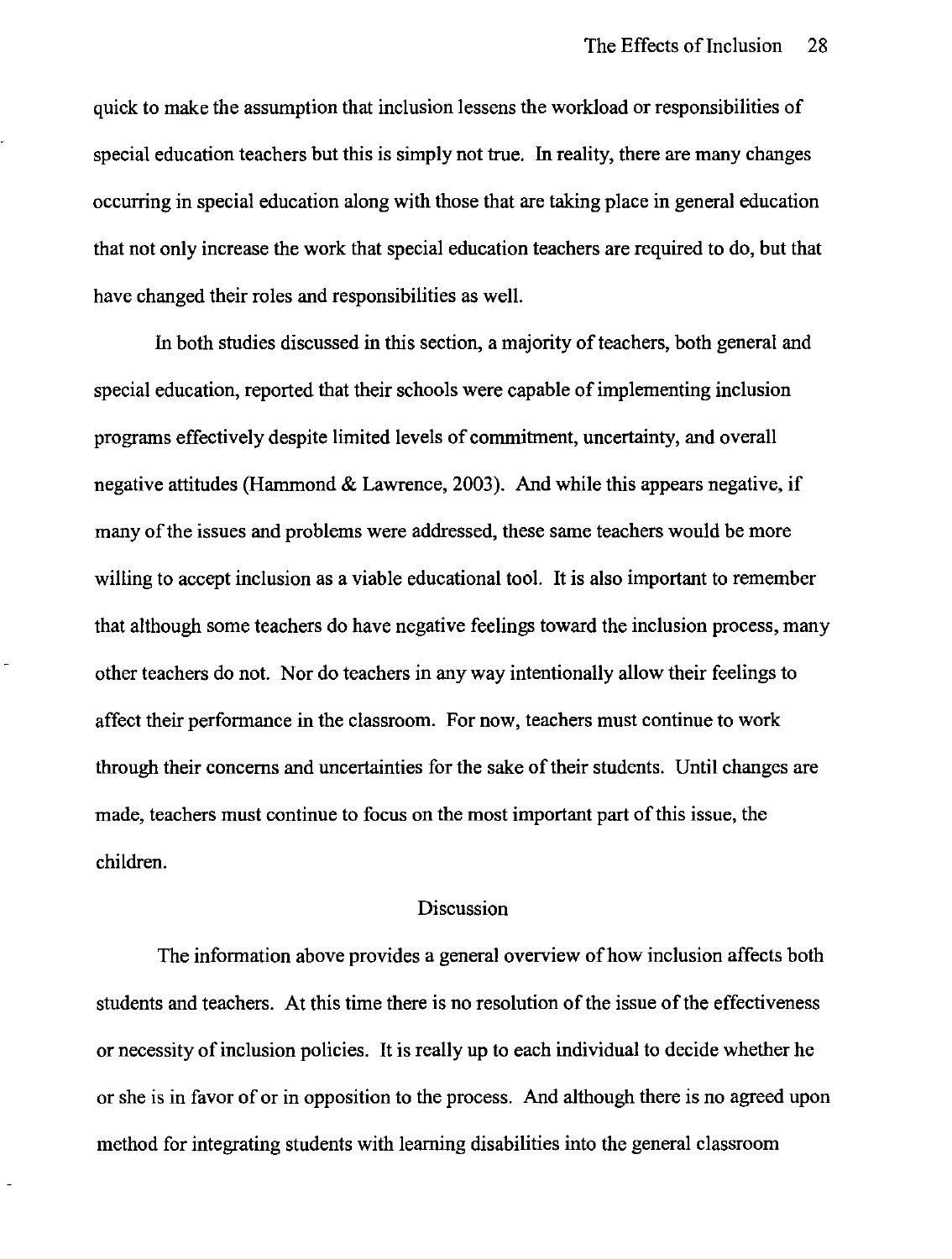setting, there are a number of areas that should be addressed or improvements that could be made to increase the efficiency and effectiveness of current inclusive practices. The following is list of possible advancements that could aid in the implementation of inclusion.

#### *1. Support for Teachers*

It is essential that a support network be created for the teachers in the regular classroom who interact directly with LD students. Teachers must have support from fellow teachers and administration to effectively implement the system. Many schools simply do not have this resource available to support their employees. A study by Elbaum (2002) found that if in-class support was available for teachers, they reported fewer behavior problems as well as a greater social acceptance of LD students. Lower levels of loneliness and higher academic self-perceptions were also reported (Elbaum, 2002). Providing help for the teacher in turn helped their students. Through the creation of an environment where teachers can find answers to their questions, support for decisions, and find support during the inclusive process, teachers will be better able to integrate LD students into the general classroom.

#### *2. Parental Involvement*

The involvement of parents is a key element in the inclusive process. The attitudes that parents hold toward inclusion go a long way in determining just how effective it will be (Daley & Hanline, 2002). A majority of parents whose children have a learning disability support full inclusion. They view it as an opportunity for their children to experience the "real world" and gain acceptance through interaction. And though they are generally supportive, they are most accepting of the process when their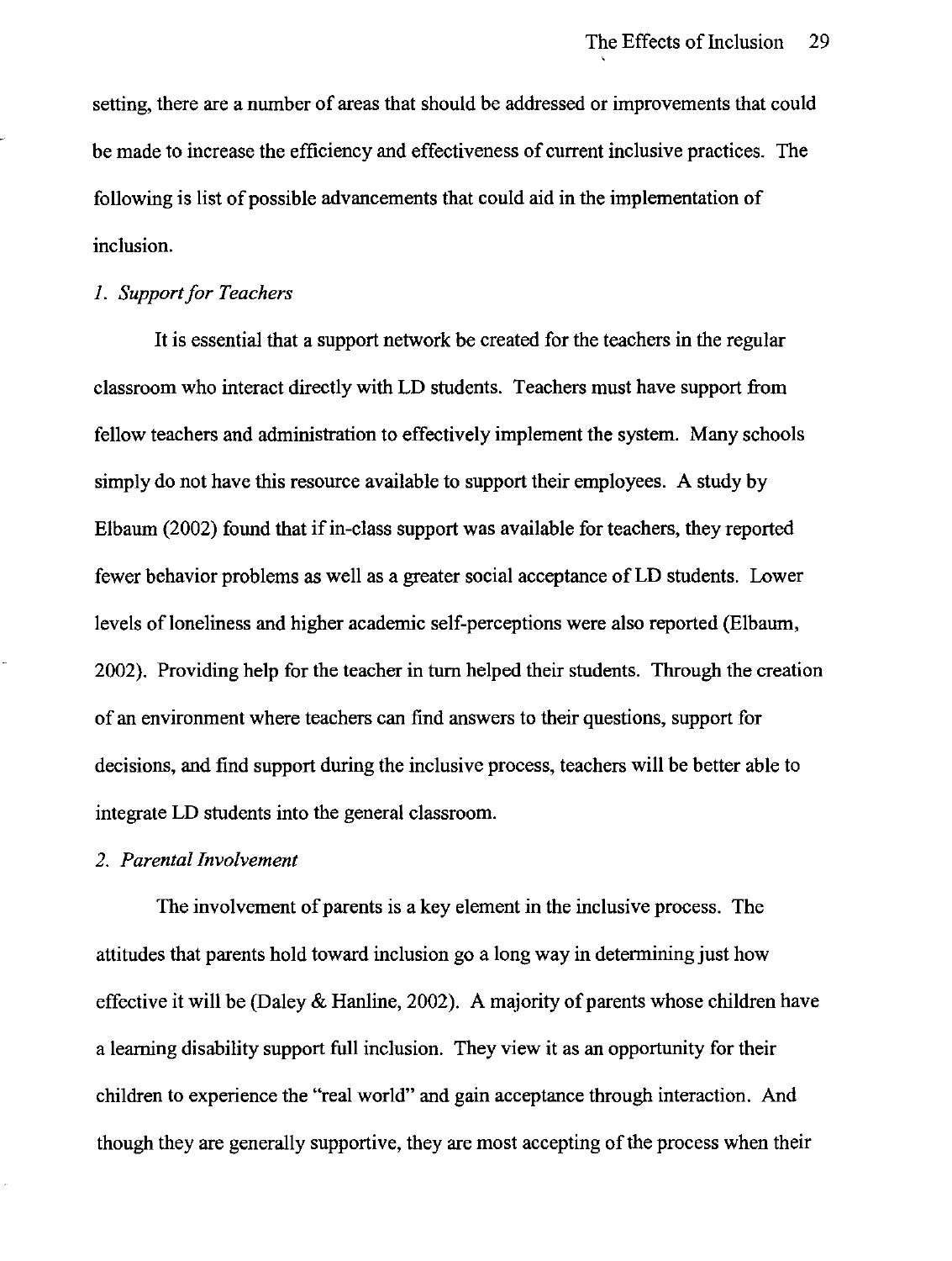child has had a positive experience and when they have been involved throughout the entire process (Daley  $\&$  Hanline, 2002). In general, it is difficult to care about something or even commit to it until some amount of personal investment occurs. As a part of the process parents will be able to gain the necessary information and experience that will not only nurture a sense of caring and responsibility towards their children, the teachers, and inclusion in general, but they will be there to provide help and support every step of the way. Parents, teachers, and administration must all work together to develop the best solution and system for every child.

## *3. Teacher Instruction and Training*

To put it simply, "staff development is critical." (Daley & Hanline 2002. p.l) That is how Daley and Hanline (2002) put it in their 2002 article in the Phi Delta Kappan. They could not have been closer to the truth. Teachers are the driving force behind the inclusion process. Without them, it could never be done. Existing documentation in Indiana even states clearly that educational programs must help teachers develop the skills necessary to effectively educate all children (IDOE, 1997). That being said, many educators simply do not have the training that is necessary for proper implementation. Certification varies by state, but in the State of Indiana, like many other states, additional licensing or education is not required to teach students with learning disabilities in the regular classroom (IDOE, 1997). Nevertheless, performing this task requires an increase in skill base. Working with special needs children involves additional skills and abilities that many teachers were never given during their initial training. Those who are preparing to become teachers in universities and colleges today do receive some courses in special education but it is still not enough. More must be done to get those who are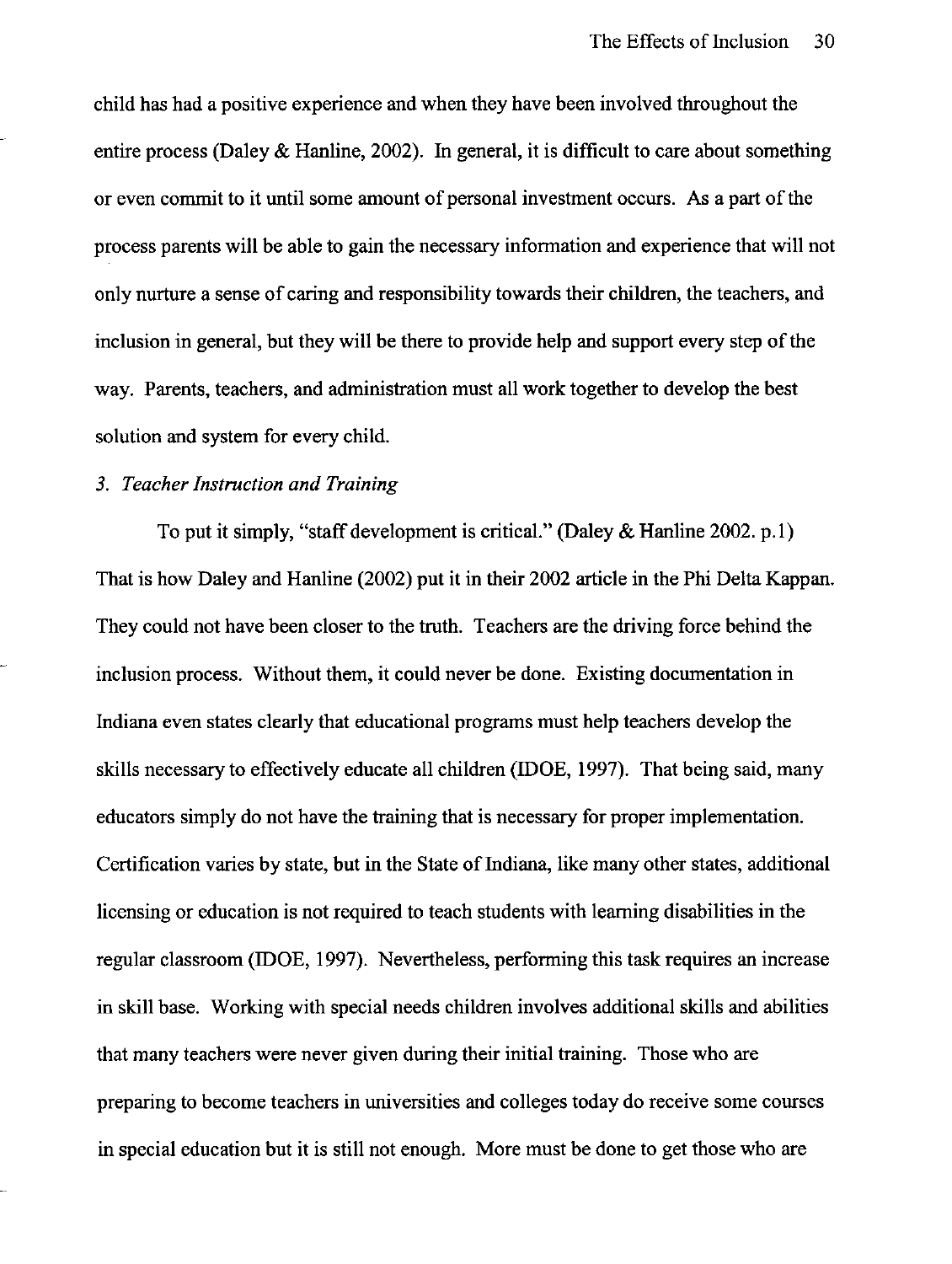educating our future the information and resources that they need. Teacher education can come in many forms such as in-service workshops, staff meetings, individual consultation, supportive feedback, on-site demonstrations, direct observation, and written materials (Daley & Hanline, 2002). All of these are possible ways to provide educators with the information and experience that they need to effectively support and propel inclusion. The best method depends on the school as well the individuals involved, but no matter the method, it should be responsive to the needs of the individual teachers. If the teachers do no gain anything from the experience, then it is not worth the time or effort. Also, in order to be completely effective, training must be available to all teachers including those who specialize in special education. The roles of these individuals have also been drastically changed and they too must develop new and more effective skills.

## *4. Class Size*

The number of children that are in each classroom is a topic of much discussion and controversy in the reahn of education. It is an especially important issue in classrooms that integrate both **LD** and non-LD students. Children with learning disabilities are big responsibilities that often require extra time and attention. When the time and energy they require is added to that of the non-LD students, it is nearly impossible for a teacher to provide all students with the necessary resources. And the more children there are, the less resources there are to go around. These deficiencies are even more pronounced when there are multiple **LD** students in the same room. For teachers to be able teach all students effectively there most be fewer students in each classroom.

*5. Prepare the Non-LD Students*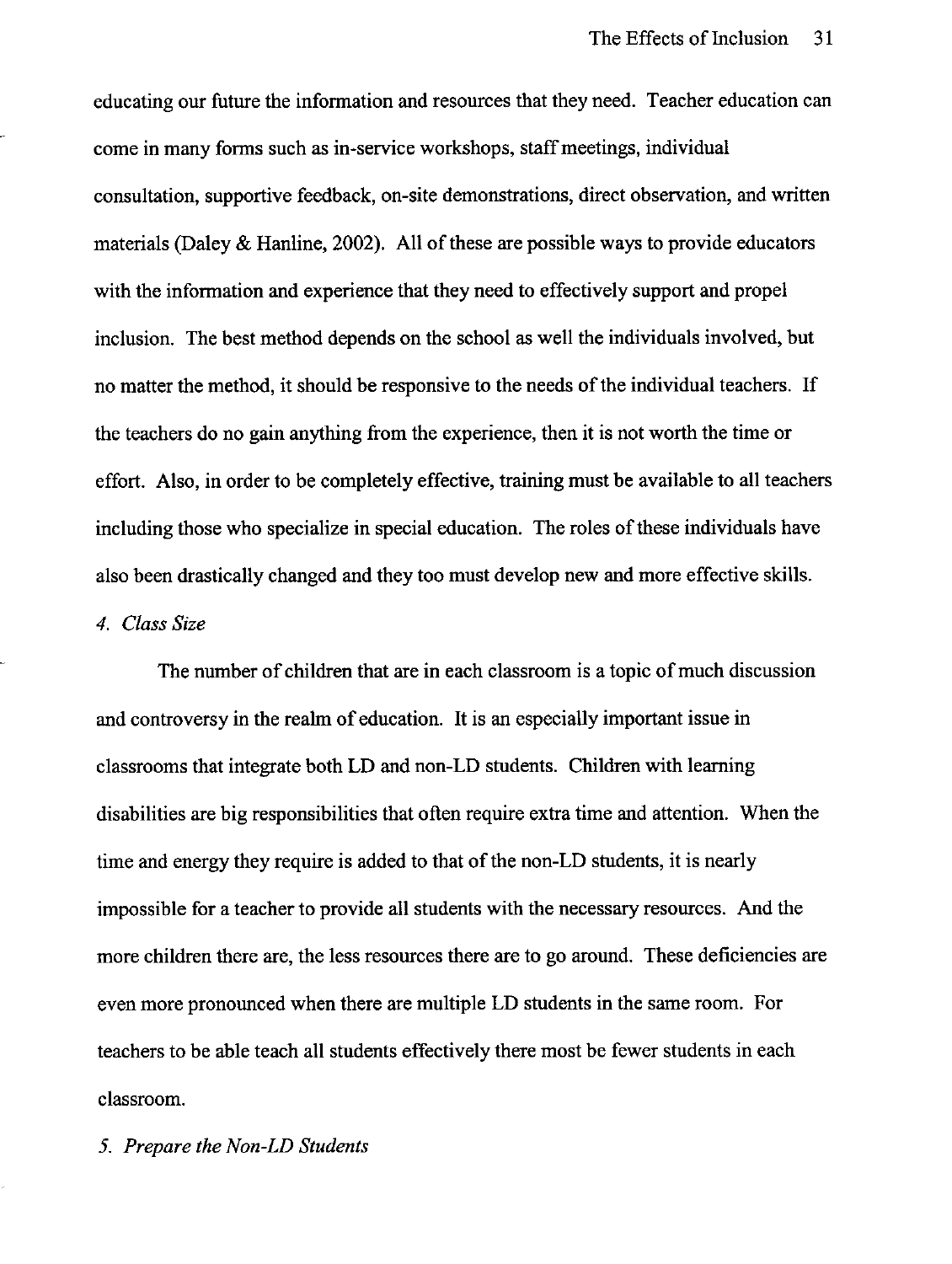Being a child can be tough. Few individuals are more critical of their peers than children. Being different can be even more difficult, especially if the difference comes as a result of a learning disability. Differences often come coupled with fear, fear of the unknown. The only way to truly dispel these fears and incorrect beliefs is by providing children with information. As we have seen above, acceptance by non-LD students is a key component in the success and happiness of children with learning disabilities. In fact, peer acceptance is a major risk indicator in terms of psychological adjustment in the both childhood and adulthood (Elbaum, 2002). Creating an environment where acceptance is possible and supported is an essential part of the inclusive process. A successful example of this occurred in a fifth grade classroom at Deer Run Elementary in Indianapolis, Indiana (R. Billings, personal communication, September, 2003). Jared is an autistic student who has participated in an inclusive setting since he began his schooling in kindergarten. When he entered the fifth grade, his parents as well as his teachers and counselor felt that it would be beneficial to all involved to educate the students about Jared and his disorder before he became a regular part of the classroom. In order to do this, they set up a series of experiences to help the students understand how Jared viewed the world and what exactly made him different from everyone else. Through the use of lights, sounds, and touch they were able to create an environment similar to the one that Jared lives in on a regular basis. Students were asked to perform normal, everyday tasks and then expected to reflect back upon what they saw and how they felt throughout the experience. They then explained that even though he experiences the world, he is more similar to them than he is different. This helped the children to not only understand him better, but to be more accepting of his differences. In the end, it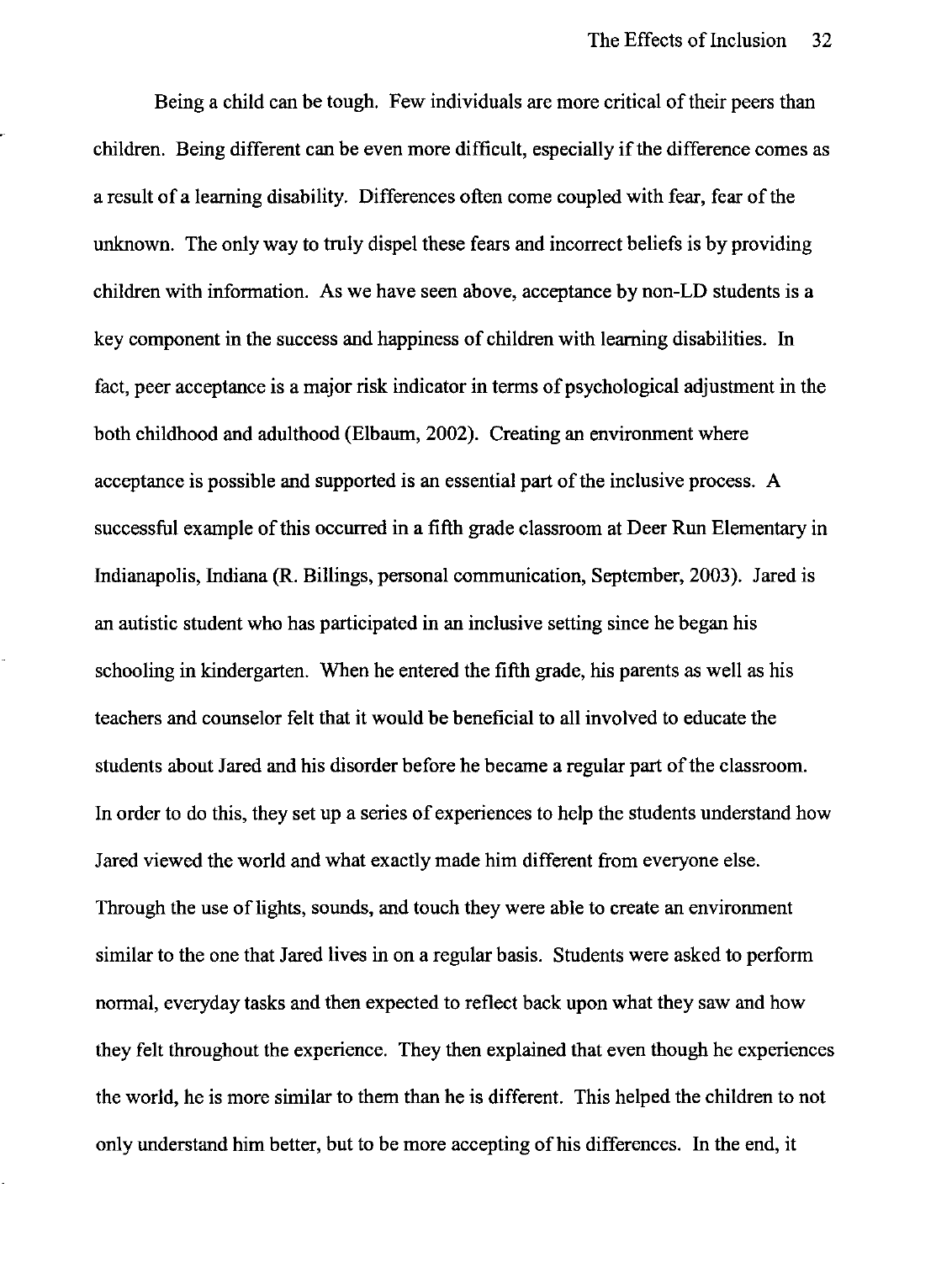allowed integration to be more effective for all students. This success story illustrates how preparing and educating students for interaction with LD children helps to alleviate fear and promote acceptance. If more schools were able to do similar exercises in their classrooms, it would allow for increased success in the integration of LD students.

## *6. Flexibility*

Teaching is a profession based on traditions. Most teachers develop a routine early on in their careers and then continue to follow it until the day that they retire. Rarely if ever do they deviate from their own predetermined norm. Unfortunately, the way that it has always been done may simply not work with the implementation of inclusion. Many of the regulations that have resulted as a means to support inclusion are based on the assumption that educating both groups of children requires very few changes in procedure (IDOE, 1997). However, those who have experienced the modification that inclusion entails would certainly disagree. The belief is idealistic, not realistic. Effectively applying inclusion to the general classroom often involves a good deal of flexibility by **all** parties involved, especially teachers. Teachers must be open to new ideas and new ways of doing things. They must be willing to embrace change while still providing their students with the best learning opportunities possible. The key in all of this is willingness. The more teachers resist the changes that inevitably come along with inclusion the more difficult it will be for the children to succeed. To many this may seem overwhelming and there may be times of discomfort, but many of the activities designed for elementary aged children allow for a range of developmental stages (Daley & Hanline, 2002). Hopefully this will allow teachers to retain some of their basic teaching strategies. In the end, "the needs of young children with disabilities can usually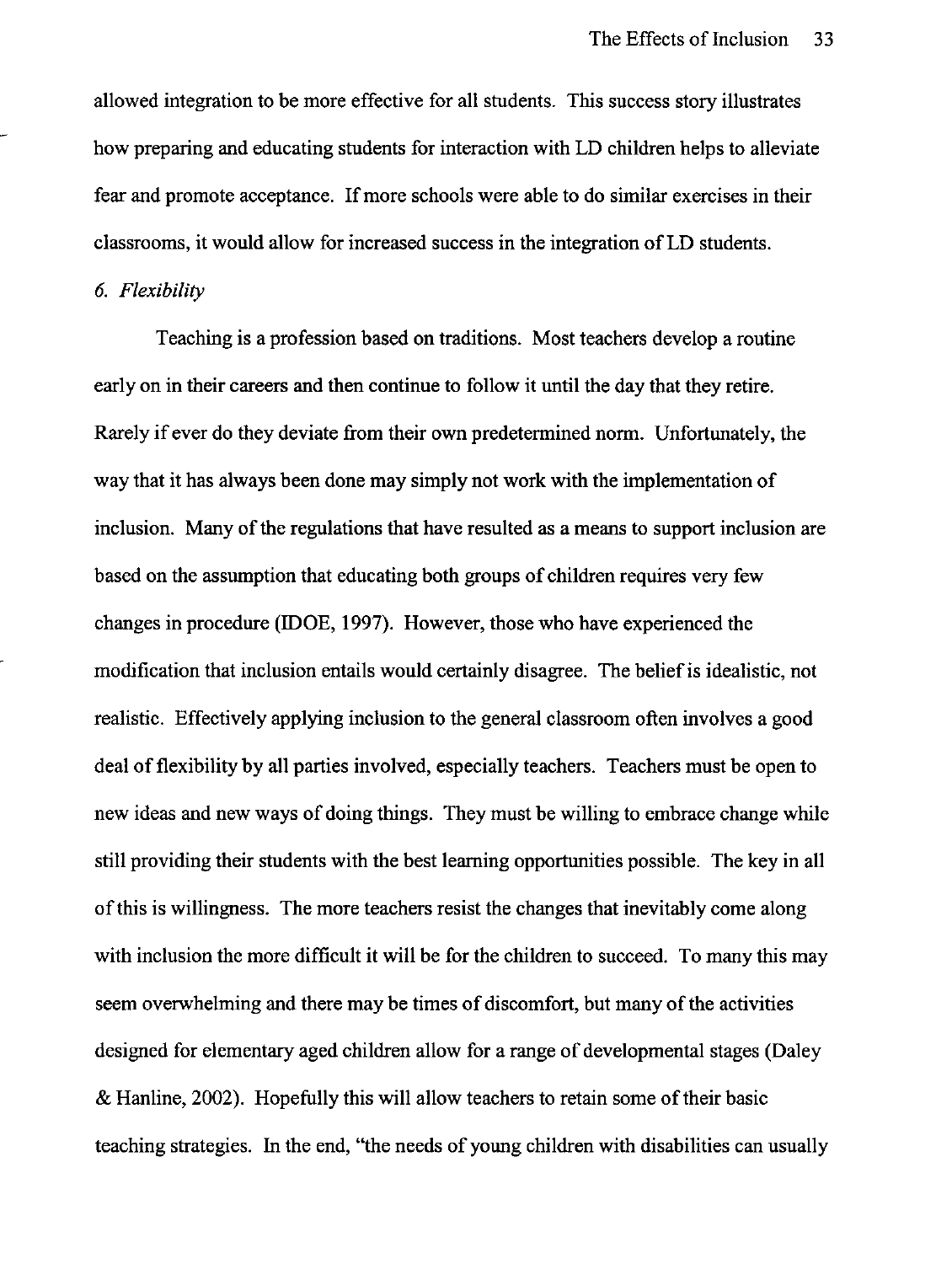be met within the context of developmentally appropriate activities." (Pfeiffer & Reddy, p.99) Change is inevitable and those who are willing to participate will find that it is possible.

Flexibility must also be shown by those who are in charge of the placement of LD children. When deciding on the assignment of students who possess learning disabilities, the general classroom is the preferred placement option. However, not all children or situations are the same. There may be some cases where certain factors may not allow for the integration of the student. If a child disrupts the learning of others or if the student is not benefiting from current placement in any way, a more restrictive environment may be required (Pfeiffer & Reddy, 1999). It is up to those in control of placement to look at each child on a case-by-case basis. Doing this requires flexibility and a willingness to consider multiple options. Placement among non-LD peers is the first choice, but this does not always mean that it is the best choice. And though it may be easier to generalize placements to all students, inclusion will only be effective if those who participate in the process truly belong there.

#### *7. Universal Definition of Inclusion*

The term 'inclusion' is simple word. The meaning of inclusion is much more complex. As of now, there is no generally agreed upon or technical definition of inclusion. This fact can lead to many problems for those who regularly deal with the process. Without a universal definition, it is impossible to pinpoint exactly what inclusion is or what it entails. Some may see it as simply including children with learning disabilities in the general classroom while others see it as integrating these children into a setting where they can thrive and develop as individuals. People look at it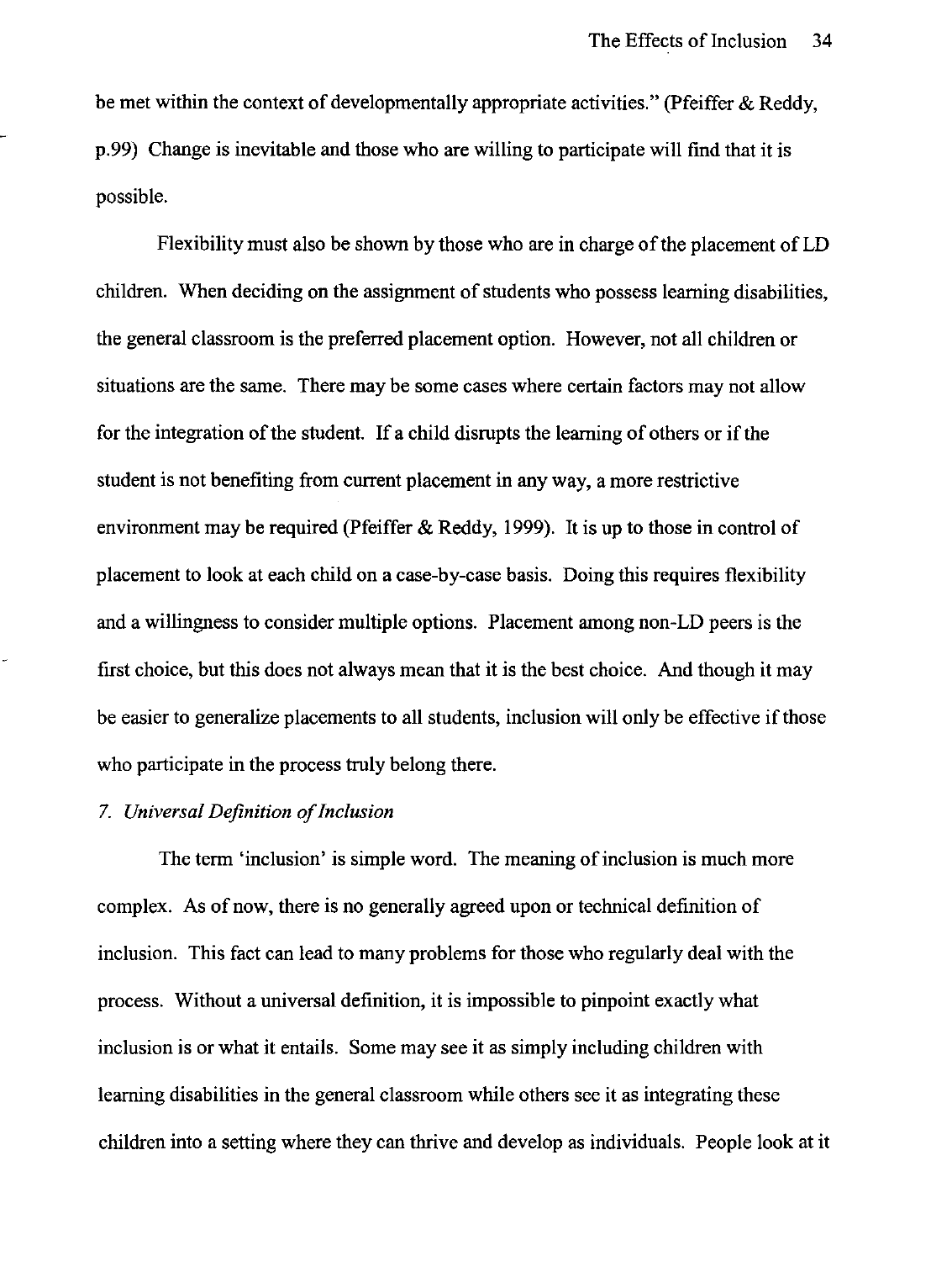in different ways and this often results in those same people approaching the process in different ways as well. How one views inclusion will go a long way in determining how they will implement the procedure. Developing a universal definition will eliminate much of the confusion and misunderstanding that comes along with inclusion.

#### *8. Further Research*

Today, we know much more about inclusion than we did when it was first implemented over 30 years ago. Yet there are still many questions that we have not answered and many issue where further investigation is needed. In order for inclusion to become even more effective in helping those it is intended to serve, future research is indispensable. There is no better way to learn than to look back at the past and research allows us to see what worked and what did not. From this it will be possible to develop new and more effectual techniques and procedures with regards to inclusion. Research also provides insight into how the integration process affects those involved. The information that has been discussed above is just a start. Much more research must be done in order for inclusion to fully be understood and ultimately for it to be effective.

## **Conclusion**

This paper has presented a good deal of information on not only the effects of inclusion but on a number of ways that the process could be improved. The initial question was whether or not inclusion is effective or beneficial to those who participate in the process. In the end, the issue truly comes down to whether the benefits outweigh the negative effects. This is a decision that is difficult to generalize to all teachers and students. All students involved must compare the gains and losses academically, socially, and emotionally in order to determine effectiveness and teachers must also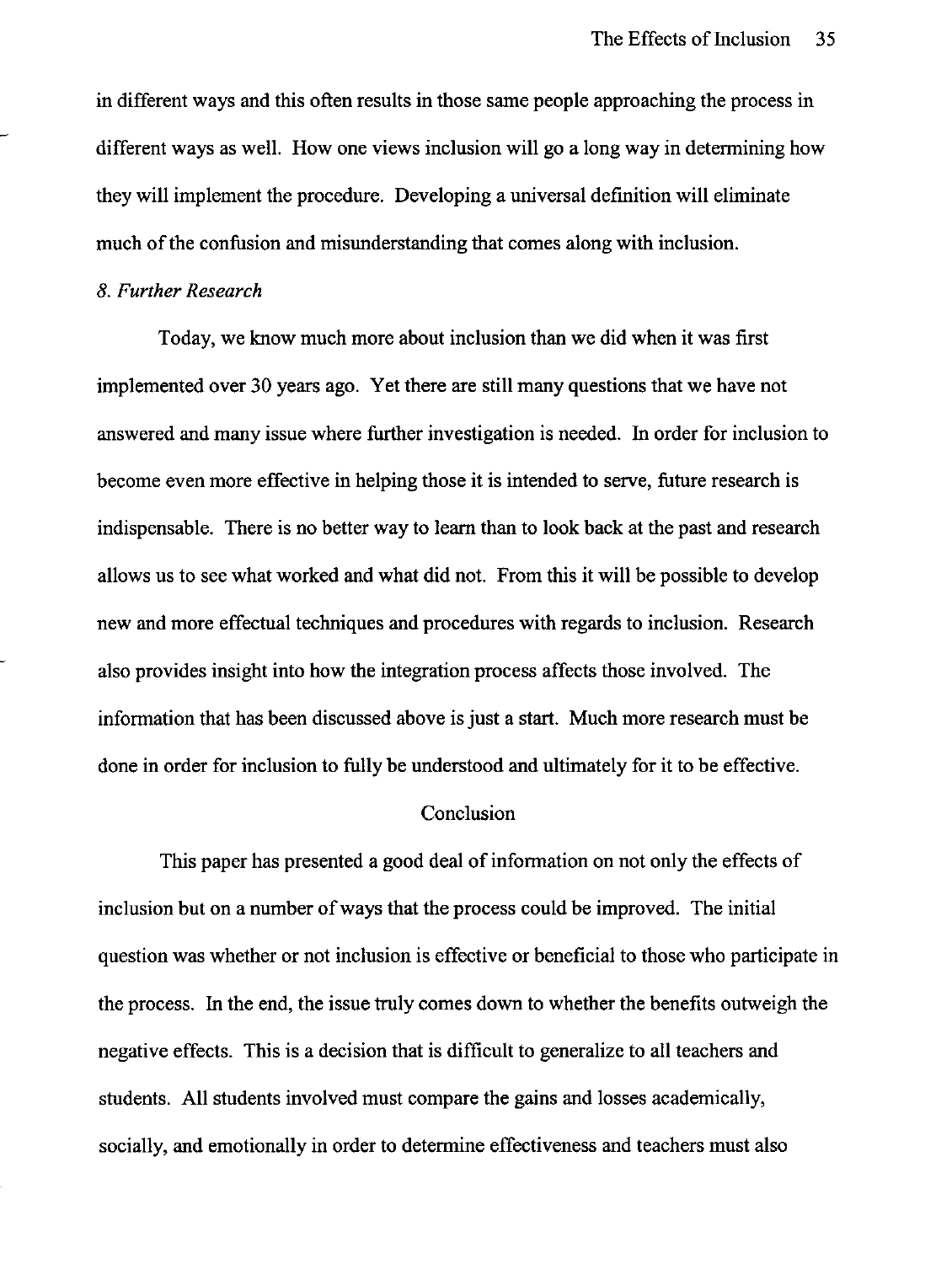detennine individually if inclusion is beneficial. But one thing that is certain for all individuals is that when inclusion is supported, it has a much greater chance of being both beneficial and effective for **all** involved. There is no guarantee that the inclusion will work, but when properly implemented, many benefits result.

--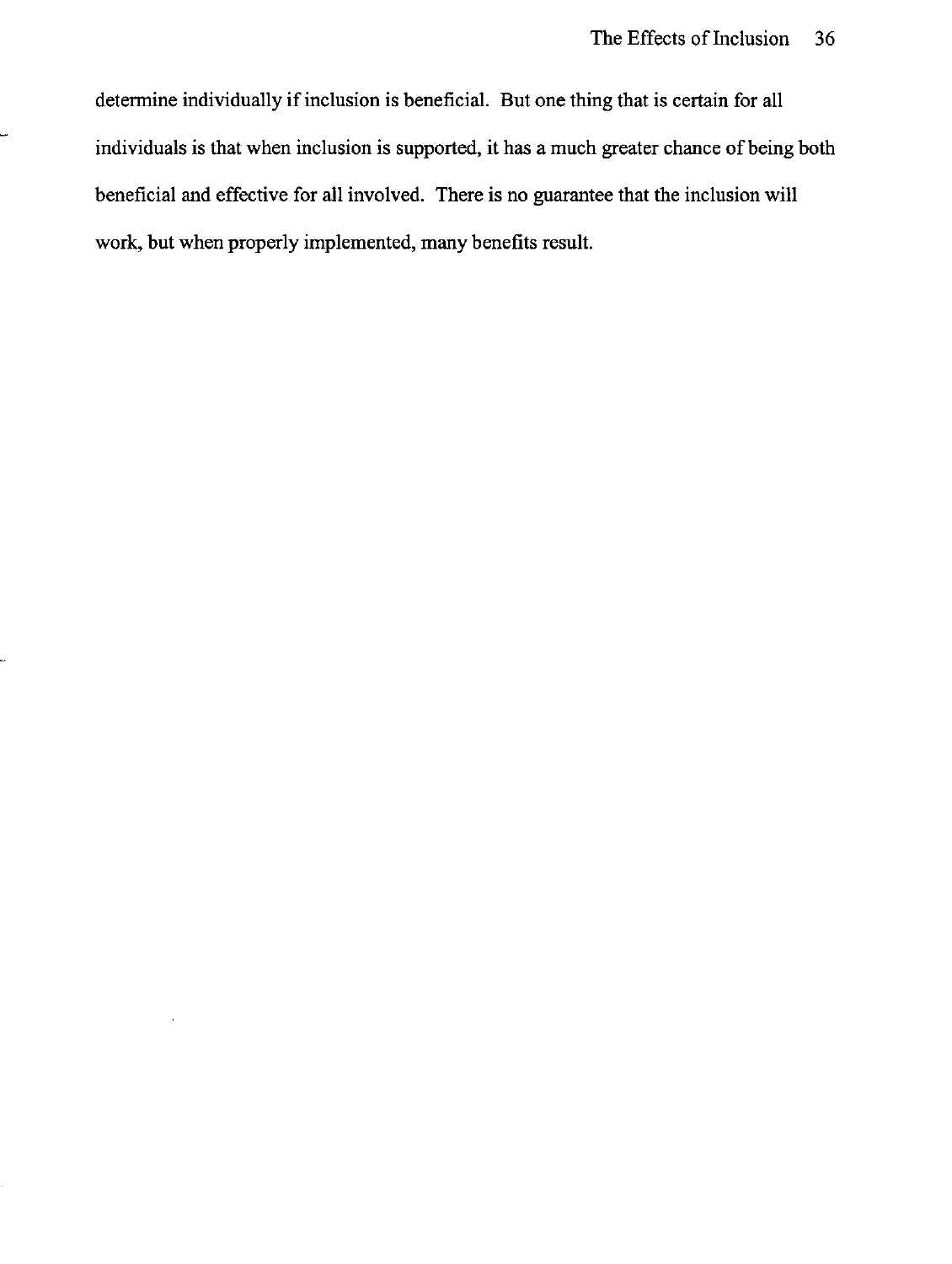#### References

- American Psychiatric Association. (1994). Diagnostic and statistical manual of mental Disorders  $(4<sup>th</sup>$  ed.). Washington, DC: Author.
- Brown, R. & Maras, P. (1996). Effects of contact on children's attitudes toward disability: A longitudinal study. *Journal of Applied Social Psychology:* 26, 23, 2113-2134.
- Croll, P. & Moses, D. (2003). Special education needs across two decades: Survey evidence from English primary schools. *British Educational Research Journal:*  Vol. 29, 5, 731-747.
- Daley, S. & Hanline, M.F. (2002, September). Mom, will Kylie always have possibilities: The realities of early childhood inclusion. *Phi Delta Kappan.* Retrieved October 15, 2003 from Academic Search Elite.
- Education USA. (2000 April, 17). ED: More special ed students are in regular classes. *Education USA.* Retrieved March 4,2004, from Academic Search Premier.
- Elbaum, B. (2002). The self-concept of students with learning disabilities: A metaanalysis of comparisons across different placements. *Learning Disabilities Research and Practice:* 17,216-226.
- Elbaum, B.E., Schumm, I.S. & Vaughn, S. (1996). The effects of inclusion on the social functioning of students with learning disabilities. *Journal of Learning Disabilities:* 29, 6, 598-608.
- Gartner, A. & Lipsky, D.K. (1997). *Inclusion and school reform: Transforming merica's classrooms.* Baltimore, MD: Paul H. Brookes Publishing Co., Inc.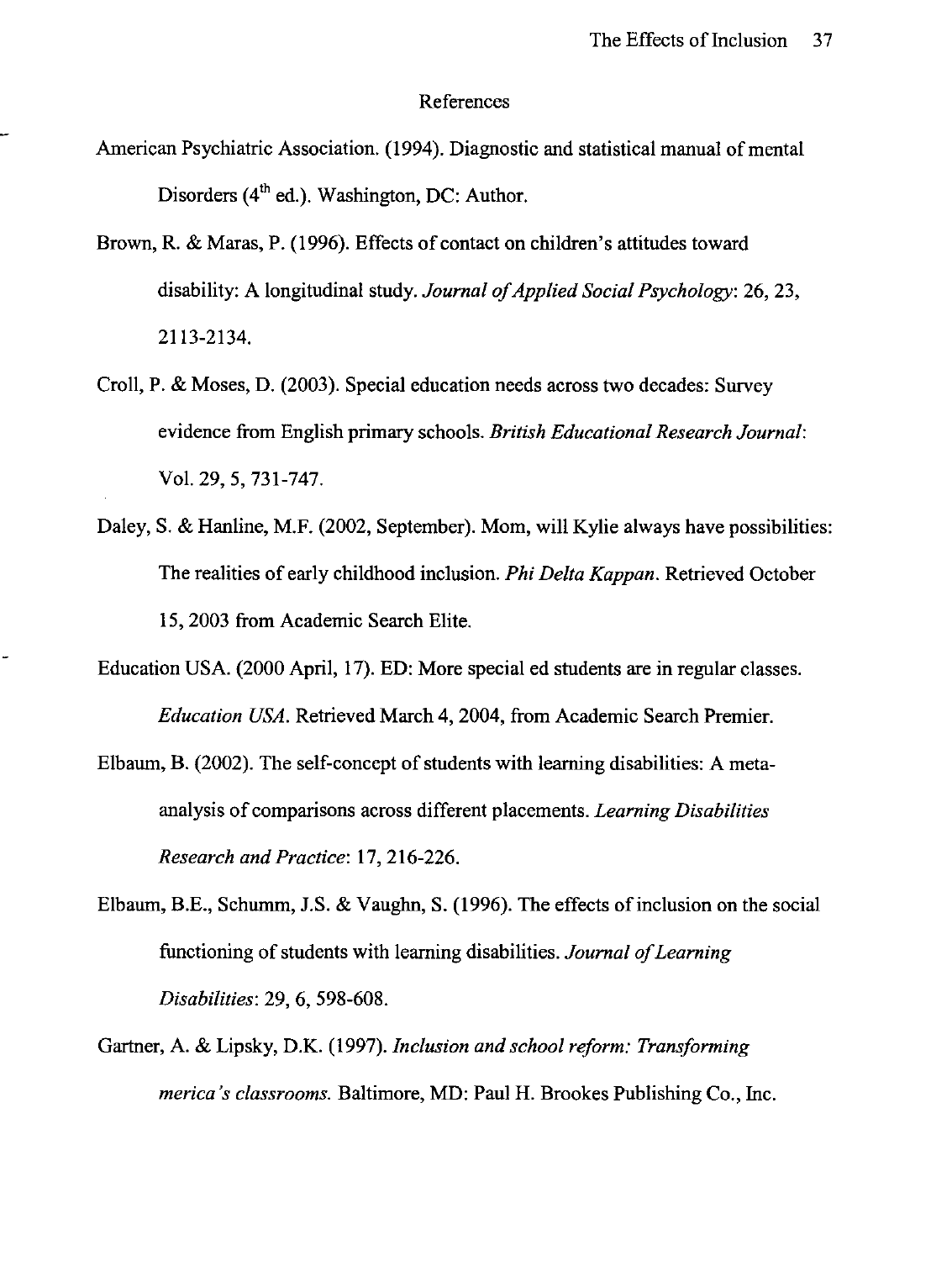- Goldstein, M. T. & Kuveke, S.H. (1996). *A.C.T. All can thrive: Supporting mainstreamed students.* West Lafayette, IN: Kappa Delta Pi.
- Hammond, H. & Ingalls, L. (2003). Teachers' attitudes toward inclusion: Survey results from elementary school teachers in three southwestern rural school districts.
- Holloway, J.H. (2001. March). Inclusion and students with learning disabilities. *Educational Leadership.* Retrieved March 4, 2004 from, Academic Search Premier.
- Indiana Department of Education. (1997). Guidelines of implementation of the least restrictive environment provisions of the individuals with disabilities education act of Indiana's article 7. Retrieved September 12, 2003, from http://www. doe.state.in.us/exceptional/speced/improvement\_plan/dattachm.html.
- Jallad, B., Saumell, L., Schumm, J.S., Slusher, J. & Vaughn, S. (1996). Teachers' views on inclusion. *Learning Disabilities Research* & *Practice:* II, 2, 96-106.
- Karagiannis, A., Stainback, S. & Stainback, W. (1996) Historical overview of inclusion. In Inclusion: A guide for educators (pp.17-28). Baltimore, MD: Paul H. Brookes Publishing Co., Inc.
- MacMillan, D.L., Gresham, F.M., & Forness, S.R. (1996). Full inclusion: An empirical perspective. *Behavior Disorders,* 21,145-159.
- National Center for Education Statistics. (2002). Digest of education statistics, 2002. Retrieved March 4, 2004, from http://nces.ed.gov/programs/digest/d02/tables/ dt055.asp.
- National Center for Learning Disabilities. (2004). *LD at a glance.* Retrieved May 3, 2004, from http://www.ld.org/LDInfoZone/InfoZone FactSheet\_LD